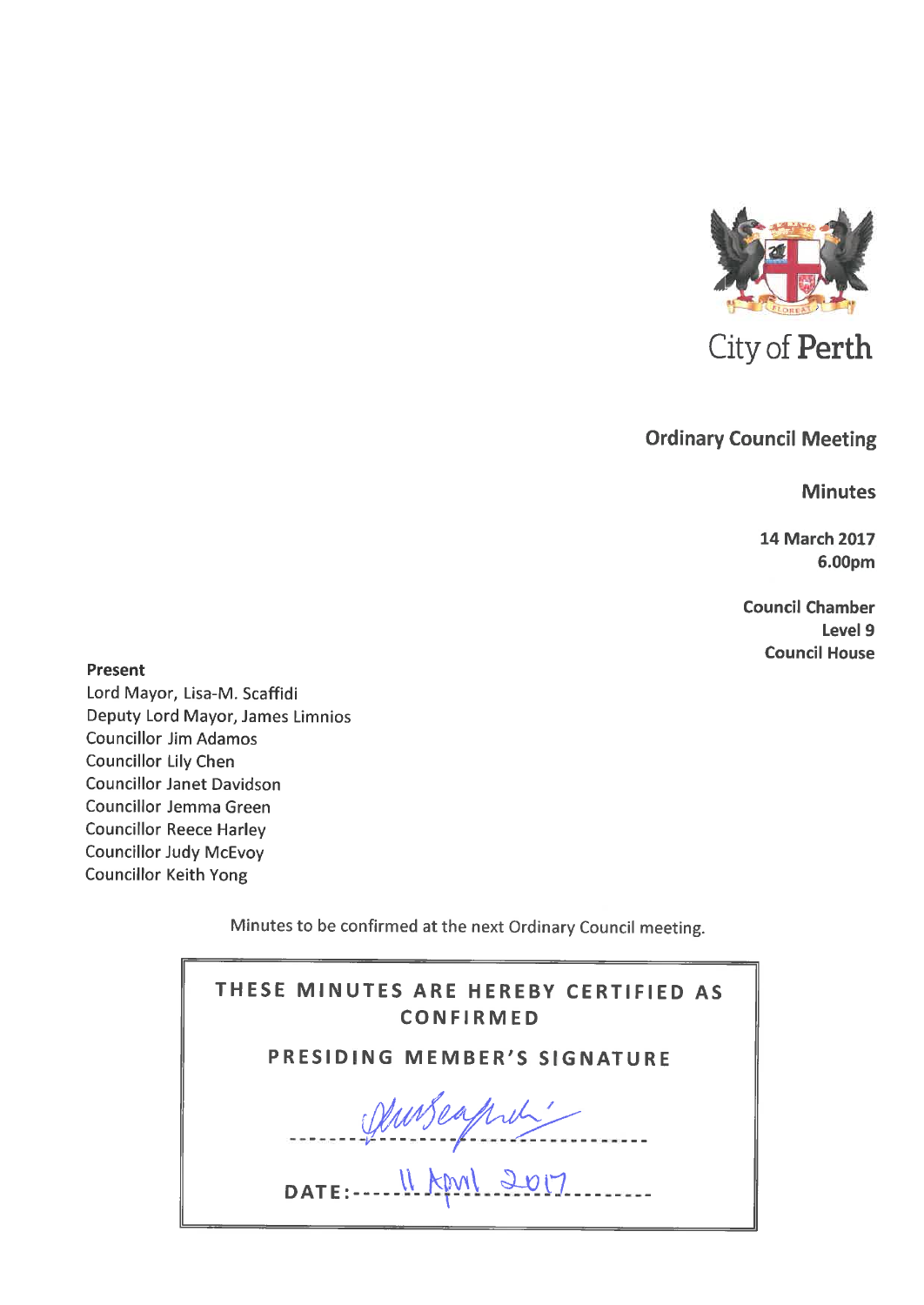

# **Ordinary Council Meeting**

**Minutes**

**14 March 2017 6.00pm**

**Council Chamber Level 9 Council House**

# **APPROVED FOR RELEASE**

 $20M$ 

**MARTIN MILEHAM CHIEF EXECUTIVE OFFICER**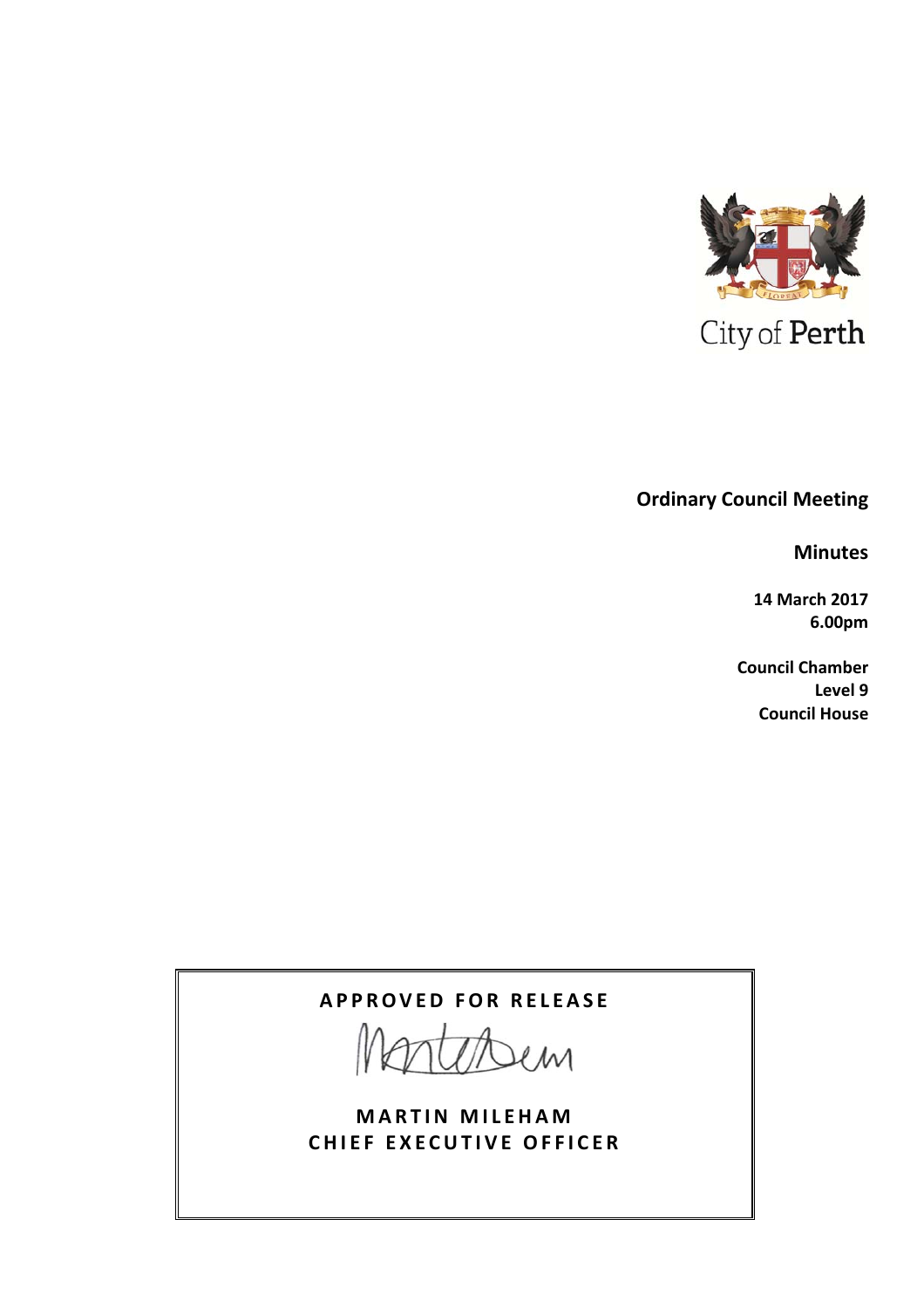Minutes of the Ordinary Meeting of the Council of the City of Perth held in the Council Chamber, Ninth Floor, Council House, 27 St Georges Terrace, Perth, on 14 March 2017.

| Presiding:                  | The Rt Hon Lord Mayor, Ms Lisa-M.Scaffidi                       |  |  |
|-----------------------------|-----------------------------------------------------------------|--|--|
| <b>Councillors Present:</b> | Adamos, Davidson, Chen, Green, Harley, Limnios, McEvoy and Yong |  |  |
| In Attendance:              |                                                                 |  |  |
| <b>Martin Mileham</b>       | - Chief Executive Officer                                       |  |  |
| <b>Robert Mianich</b>       | - Director Corporate Services                                   |  |  |
| <b>Paul Crosetta</b>        | - Director Construction and Maintenance                         |  |  |
| <b>Rebecca Moore</b>        | - Director Community and Commercial Services                    |  |  |
| <b>Erica Barrenger</b>      | - Acting Director City Planning and Development                 |  |  |
| <b>Annaliese Battista</b>   | - Acting Director Economic Development and Activation           |  |  |
| <b>Margaret Smith</b>       | - Manager Development Approvals                                 |  |  |
| <b>Mark Ridgwell</b>        | - Manager Governance                                            |  |  |
| <b>Paul Anastas</b>         | - Personal Aide to the Lord Mayor                               |  |  |
| <b>Cathryn Clayton</b>      | - Governance Electoral Officer                                  |  |  |

### **Observers:**

Twenty‐one members of the public. One member of the press. Six members of the staff.

### **1. Prayer**

The Lord Mayor took the Chair and the prayer was read by the Chief Executive Officer.

### **2. Declaration of Opening**

**6.04pm** The Lord Mayor declared the meeting open.

### **3. Apologies**

Nil

**6.04pm** Cr Green departed the meeting.

**6.06pm** Cr Green returned to the meeting.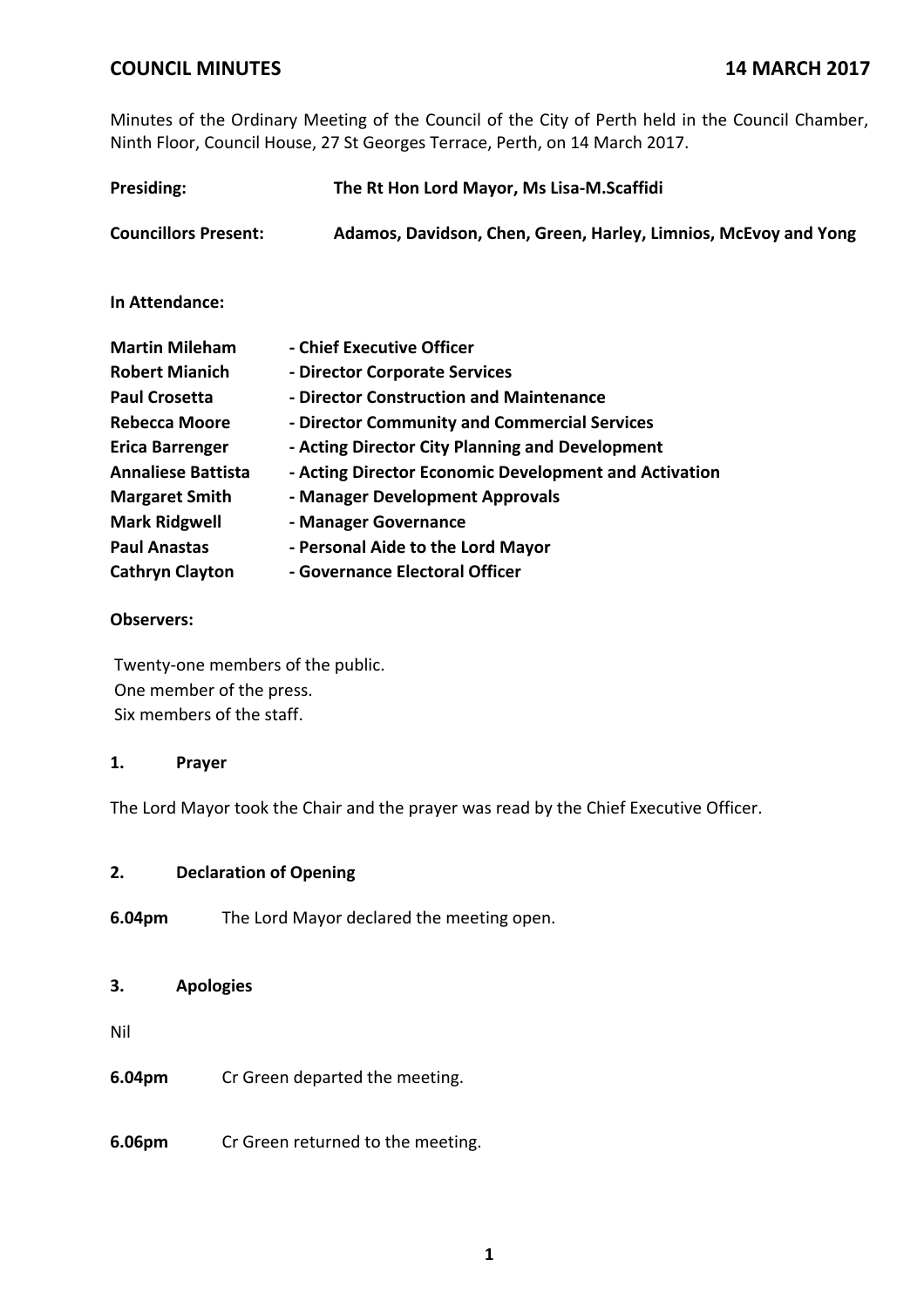## **4. Question Time for the Public**

### **4.1 ‐ Questions Received**

The Chief Executive Officer advised that the following questions had been received:

Questions from Ms Emely Maas, Unit 101 / 108 Bennett Street, East Perth WA 6004 (TRIM 50733/17) in relation to Wellington Square:

| Question:        | Daily public urination and defecation on park trees is occurring at Wellington<br>Square and some of the park visitors are now using the properties around the<br>park as locations for relieving themselves. How will this be addressed?<br>Expecting residents to phone the police is not reasonable, since this is happening<br>multiple times a day and the police never come when called. |
|------------------|------------------------------------------------------------------------------------------------------------------------------------------------------------------------------------------------------------------------------------------------------------------------------------------------------------------------------------------------------------------------------------------------|
| <b>Response:</b> | The Rangers patrol on a regular basis as do the Police and CCTV cameras also<br>record anti-social behaviour.                                                                                                                                                                                                                                                                                  |
|                  | The City is currently developing a masterplan for Wellington Square which seeks<br>to address some of these issues through activation and increased utilisation.                                                                                                                                                                                                                               |
| Question :       | The Council clearly understand the health concerns around the amount of<br>rubbish/litter and defecation in Wellington Square, since they are sending out<br>cleaning crews twice a day. This, however, is only dealing with the symptoms,<br>how will the cause be addressed?                                                                                                                 |
| <b>Response:</b> | The City has established a regular meeting with key service providers providing<br>outreach and services from Wellington Square.                                                                                                                                                                                                                                                               |
|                  | Wellington Square is a complex issue with many visitors to the area attending or<br>accompanying persons to the nearby Royal Perth Hospital.                                                                                                                                                                                                                                                   |
|                  | As above, the City is currently developing a masterplan for Wellington Square<br>which seeks to address some of these issues through activation and increased<br>utilisation.                                                                                                                                                                                                                  |
| Question :       | Wellington Square area has become unsafe recently people have been verbally<br>accosted by park visitors. What safety measures are being considered?                                                                                                                                                                                                                                           |
| <b>Response:</b> | In response to recent complaints and observations of the area, the City of Perth<br>conducted a joint operation with the Perth Police Station.<br>Regular patrols by<br>Police and the Rangers are ongoing and CCTV cameras remain in place in the<br>Park.                                                                                                                                    |
|                  | Safety is being considered in the masterplan currently being developed.                                                                                                                                                                                                                                                                                                                        |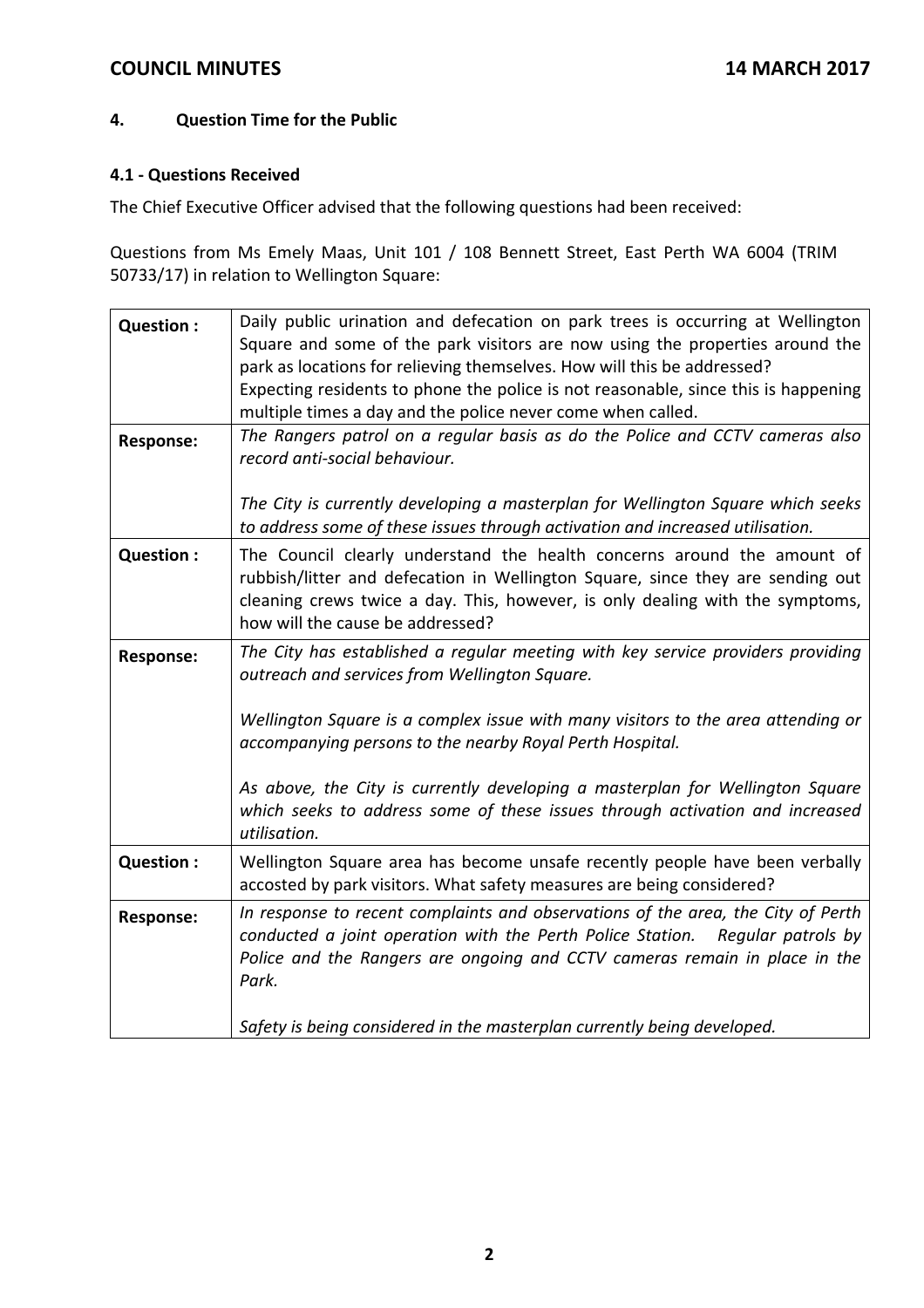Question received from Drew Bower, Unit 307 / 108 Bennett Street, East Perth WA 6004 (TRIM 50735/17) in relation to Wellington Square:

| Question :       | What is the short term and long term solution to make Wellington Square Park a<br>safe and clean place for residents to use, and while it is currently not safe and<br>clean what alternative park in East Perth can dog owners use where their dogs<br>can be let off the lead? |
|------------------|----------------------------------------------------------------------------------------------------------------------------------------------------------------------------------------------------------------------------------------------------------------------------------|
| <b>Response:</b> | As addressed in questions raised this evening the City is currently developing a<br>masterplan for Wellington Square.<br>Dog off lead areas within the City of Perth are:<br>- Totterdell Park<br>- JH Abrahams Reserve                                                          |

### **5. Members on Leave of Absence and Applications for Leave of Absence**

Nil

### **6. Confirmation of Minutes**

The minutes of the Ordinary Meeting of the Council held on 14 February 2017 were submitted for consideration.

## *Moved by Cr Davidson, seconded by Cr Yong*

*That the minutes of the Ordinary Meeting of the Council held on 14 February 2017 be confirmed as a true and correct record.*

*The motion was put and carried*

**The votes were recorded as follows:**

**For: The Lord Mayor, Crs Adamos, Chen, Davidson, Green, Harley, Limnios, McEvoy and Yong**

**Against: Nil**

**7. Announcements by the Lord Mayor**

Nil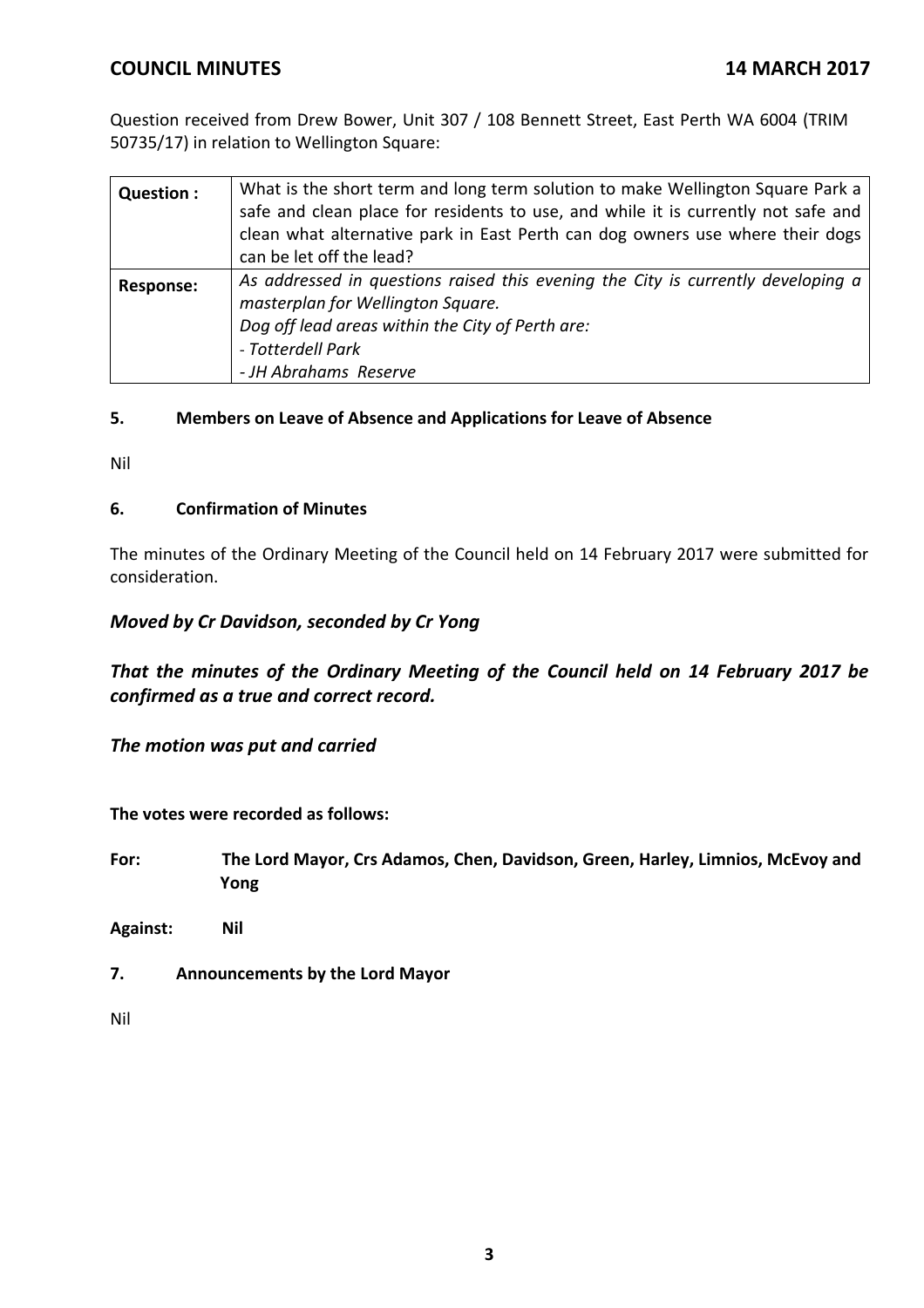### **8. Disclosures of Members' Interests**

The following Members disclosed an interest:

| Member /<br><b>Officer</b>                          | Item No. | Item Title.                                                                                                                 | Nature / Extent of Interest                                                                                                                                                                                                                     |
|-----------------------------------------------------|----------|-----------------------------------------------------------------------------------------------------------------------------|-------------------------------------------------------------------------------------------------------------------------------------------------------------------------------------------------------------------------------------------------|
| Lord Mayor,<br>Scaffidi                             | 13.3     | 379 (Lot 31) Wellington Street,<br>Perth - Proposed Third Party<br>Variable Content Wall Sign                               | Nature – Direct Financial Interest<br>Extent $-$ Property owner of the<br>subject site                                                                                                                                                          |
| Cr Adamos                                           | 13.11    | Tender 043-16/17 - Provision of<br>Engineering Consultancy Services<br>Professional<br>Associated<br>and<br><b>Services</b> | Nature - Impartiality Interest -<br>Extent $-$ Cr Adamos is a board<br>member of the Perth Public Art<br>Foundation<br>and<br>has<br>an<br>association with an employee of<br>Cox Howlett & Bailey Woodland.<br>(TRIM 51494/17)                 |
| Martin<br>Mileham,<br>Chief<br>Executive<br>Officer | 13.20    | <b>CEO Probation Review</b>                                                                                                 | Nature - Direct Financial Interest<br>- Decision affects Mr Mileham's<br>personal employ<br>and<br>remuneration.<br>Extent - CEO Annual Salary<br>package circa \$350,000<br>per<br>annum (up to a maximum of five<br>years)<br>(TRIM 50785/17) |

## **9. Questions by Members of which due notice has been given**

Nil

### **10. Correspondence**

Nil

### **11. Petitions**

Nil

## **12. Matters for which the Meeting may be closed**

The Chief Executive Officer advised that in accordance with Section 5.23(2) of the *Local Government Act 1995*, the meeting will be required to be closed to the public prior to discussion of the following Confidential Items:

| Item No.           | <b>Item Title</b>                               | Reason           |
|--------------------|-------------------------------------------------|------------------|
| Confidential Item  | Appointment of External Member – Audit and Risk | s5.23(2)(e)(iii) |
| 13.16 & Attachment | I Committee                                     |                  |
| 13.16A             |                                                 |                  |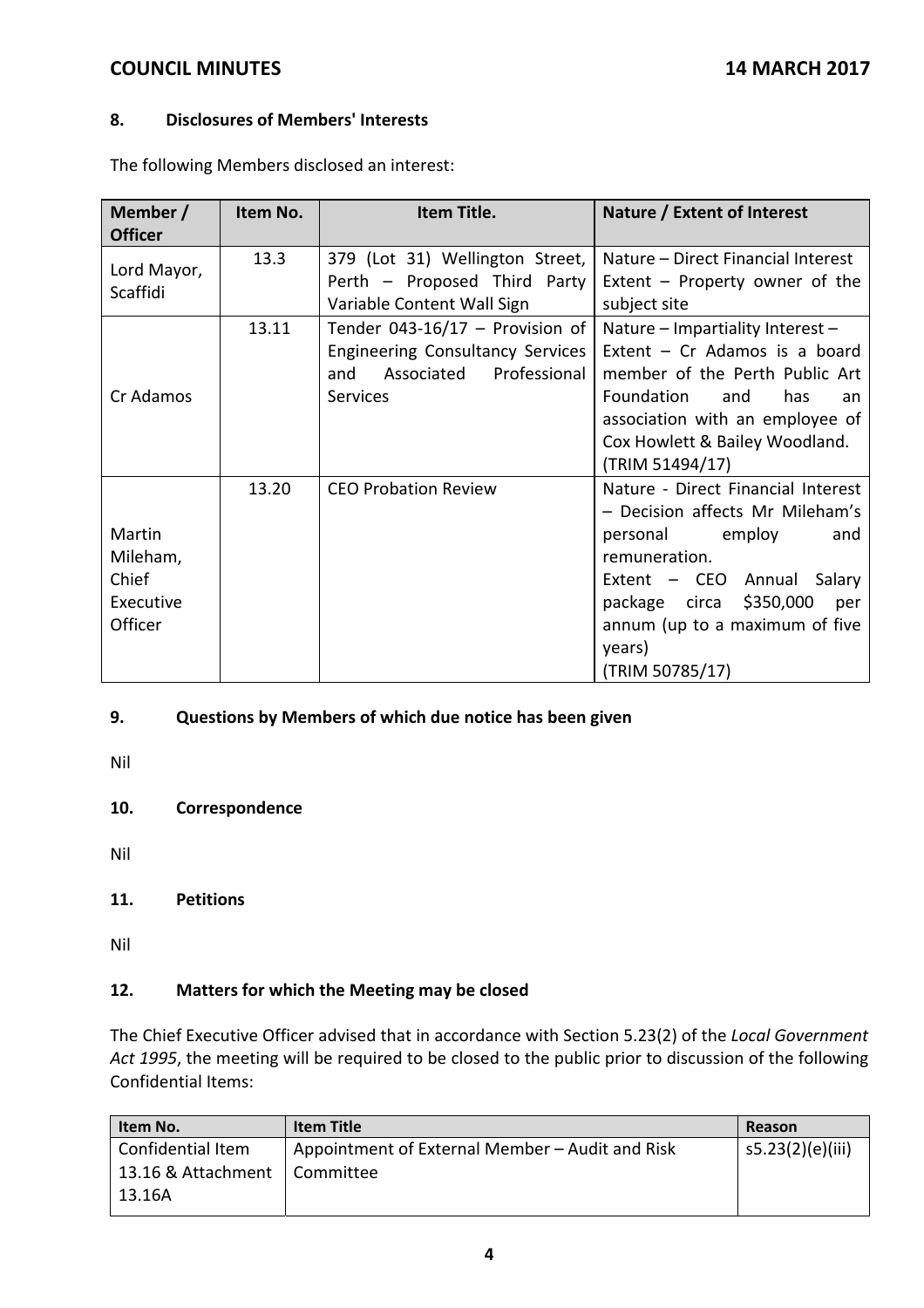| Item No.                 | <b>Item Title</b>                                     | Reason           |
|--------------------------|-------------------------------------------------------|------------------|
| Confidential Item        | 2016 Compliance Audit Return                          | s5.23(2)(e)(iii) |
| 13.17 & Attachment       |                                                       |                  |
| 13.17A                   |                                                       |                  |
| Confidential Item        | Outstanding Internal Audit Recommendations - February | s5.23(2)(a)      |
| 13.18 & Attachment       | 2017                                                  |                  |
| 13.18A                   |                                                       |                  |
| Confidential Item        | Outcome of the January 2017 Parking Promotion         | s 5.23(2)(e)(ii) |
| 13.19 & Attachment       |                                                       |                  |
| 13.19A                   |                                                       |                  |
| <b>Confidential Item</b> | CFO Probation Review                                  | s5.23(2)(e)(iii) |
| 13.20 and                |                                                       |                  |
| Attachments 13.20A       |                                                       |                  |
| & B                      |                                                       |                  |

In addition the Chief Executive Officer advised should an Elected Member wish to discuss the content of the confidential attachment/s listed below; it is recommended that Council resolve to close the meeting prior to their discussion.

| <b>Attachment No.</b> | <b>Item No. and Title</b>                               | Reason           |
|-----------------------|---------------------------------------------------------|------------------|
| Confidential          | Item 13.5 - Commercial Events Sponsorship - Mellen      | s5.23(2)(e)(iii) |
| Attachments 13.5B -   | Events - Piccadilly Theatre, Hay Street Mall, Perth     |                  |
| F                     |                                                         |                  |
| Confidential          | Item 13.9 - Tender 074-16/17 - Office Cleaning and Lock | s 5.23(2)(e)(ii) |
| Attachments 13.9A,    | <b>Up Services</b>                                      |                  |
| <b>B&amp;C</b>        |                                                         |                  |
| Confidential          | Item 13.10 - Tender 095-16/17 Counting and Banking of   | s 5.23(2)(e)(ii) |
| Attachment 13.10A     | <b>Monies from Car Park Facilities</b>                  |                  |
| & B                   |                                                         |                  |
| Confidential          | Item 13.11 - Tender 043-16/17 - Provision of            | s5.23(2)(e)(ii)  |
| Attachments 13.11     | Engineering Consultancy Services and Associated         |                  |
| A & B                 | <b>Professional Services</b>                            |                  |
| Confidential          | Item 13.12 - Tender 093-16/17 Mclean<br>Lane            | s5.23(2)(e)(ii)  |
| Attachment 13.12C     | Enhancement Project Including Prefabricated Art Work    |                  |
|                       | Installation                                            |                  |
| Confidential          | Item 13.13 - Tender 087-16/17 Perth Town Hall Bin       | s5.23(2)(e)(ii)  |
| Attachment 13.13B     | Enclosure                                               |                  |
| Confidential          | Item 13.14 – Risk Management, and Crisis and Business   | s5.23(2)(e)(iii) |
| Attachments 13.14C    | <b>Continuity Management Framework</b>                  |                  |
| & D                   |                                                         |                  |
| Confidential          | Item 13.15 - Internal Audit 2016/17 - Contract          | s5.23(2)(e)(iii) |
| Attachment 13.15A     | Payment Review                                          |                  |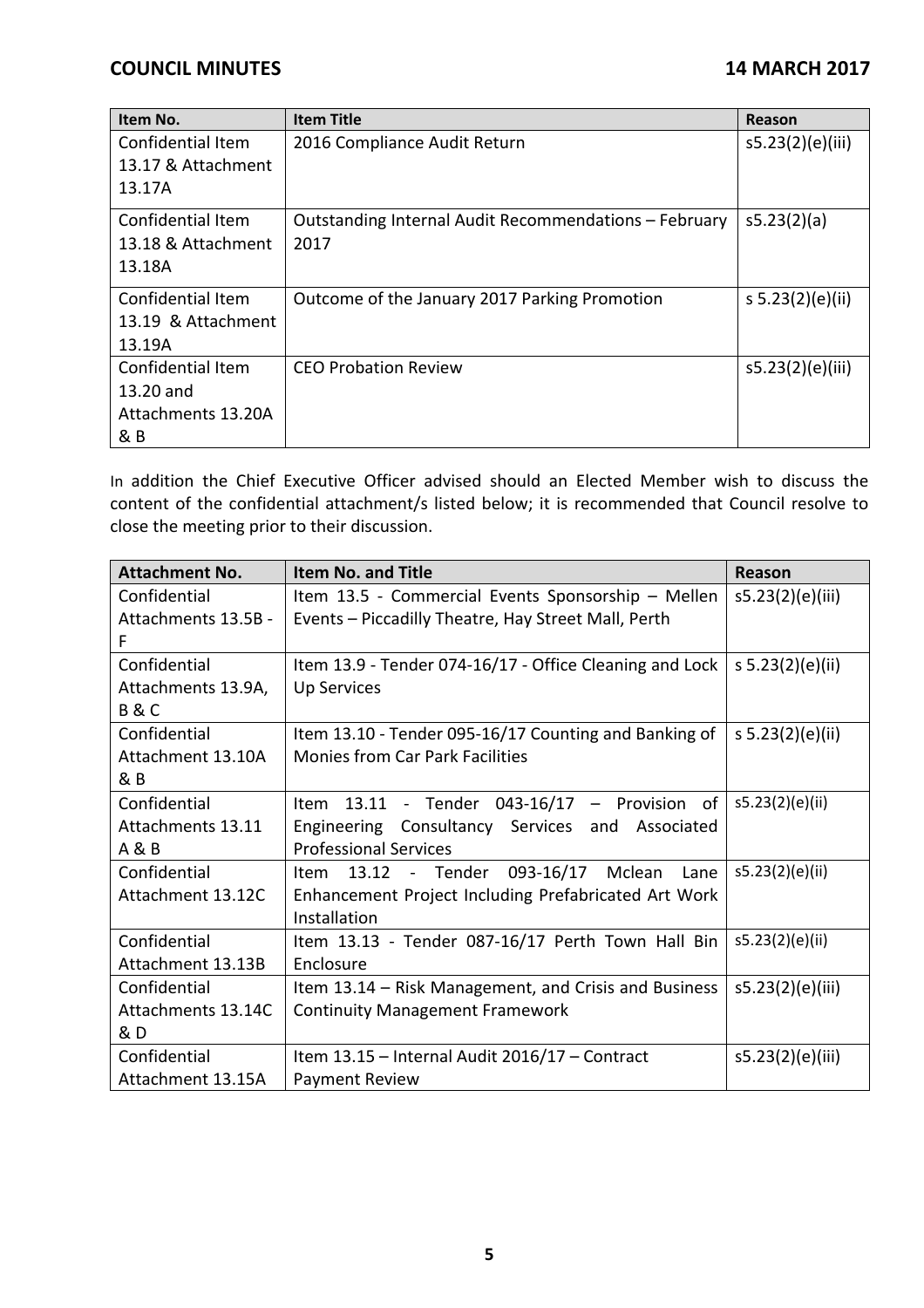## **13. Reports**

## **Planning Committee Reports**

**13.1 65, 76, 78 And 79‐81 (Lots 2, 14, 15 And Y148) John Street and Adjacent Graham Farmer Freeway Road Reserve – Proposed Charles Street Bus Bridges Layover Area**

The Committee recommendation to the Council for this report was resolved by the Planning Committee at its meeting held on 7 March 2017.

**The Committee recommendation to the Council is the same as that recommended by the Officers.**

*Moved by Cr McEvoy, seconded by Cr Adamos*

*That:*

- *1. in accordance with the provisions of the City Planning Scheme No. 2 and the Metropolitan Region Scheme, the Council APPROVES BY AN ABSOLUTE MAJORITY the application for the Charles Street bus bridges layover area at 65, 76, 78 and 79‐81 (Lots 2, 14, 15 and Y148) John Street and Adjacent Graham Farmer Freeway Road Reserve as indicated on the Metropolitan Region Scheme Form One dated 16 January 2017 and as shown on the plans received on 18 January 2017 subject to:* 
	- *1.1 increased perimeter landscaping including reticulation and/or alternative fencing to appropriately screen the bus layover area from view being submitted for approval by the City prior to the commencement of construction works;*
	- *1.2 mature trees being incorporated into perimeter landscaping and non‐trafficable internal areas to provide screening from above and reduce heat within the bus layover area, with a detailed landscaping plan being submitted for approval by the City prior to the commencement of construction works;*
	- *1.3 acoustic attenuation measures to minimise nuisance and impacts on adjoining properties being incorporated into the design of the bus layover area with an acoustic report and final details of attenuation being submitted for approval by the City prior to the commencement of construction works;*
	- *1.4 final details and plans of the design of the amenities building, demonstrating an improved external appearance and presentation to the street being submitted for approval by the City prior to the commencement of construction works;*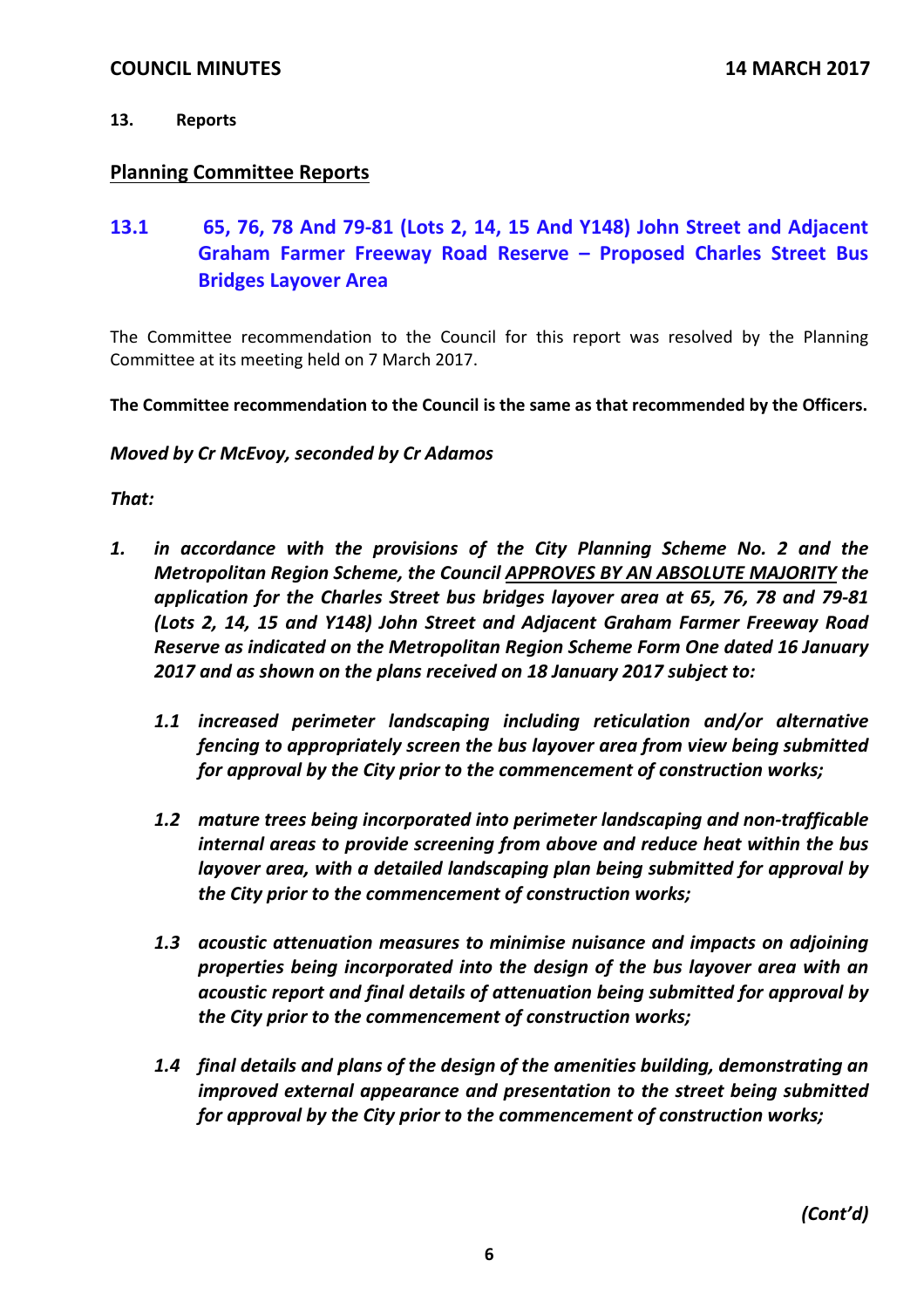- *1.5 final details of the location, orientation and intensity of lighting demonstrating appropriate levels of security for the bus layover area and minimising nuisance and impacts on adjoining properties, being submitted for approval by the City prior to the commencement of construction works;*
- *1.6 any changes to the operation of the bus layover area being subject to a separate approval with any upgrades required to the surrounding road network being the responsibility of the applicant;*
- *1.7 an updated Transport Assessment including analysis and evidence and management plans for the use and operation of the bus layover area which confirms the proposed development will result in less empty buses operating through city streets to the City's satisfaction being submitted for approval by the City prior to the commencement of construction works;*
- *1.8 the design of the adjacent James Street rotary access point from the road network to the bus layover area being finalised and approval to the City's satisfaction prior to the commencement of operation of the bus layover area;*
- *1.9 redesign of the John Street cul‐de‐sac to accommodate the City's standard street sweeping vehicle including relevant modifications to the stormwater infrastructure, crossovers and parking/loading bays resulting from the redesign with final details being submitted for approval by the City prior to the commencement of construction works;*
- *1.10 details of on‐site stormwater disposal/management being to the City's specifications and submitted for approval by the City prior to the commencement of construction works; and*
- *1.11 a construction management plan for the proposal being submitted for approval by the City prior to the commencement of construction works, detailing how it is proposed to manage:*
	- *a) the delivery of materials and equipment to the site;*
	- *b) the storage of materials and equipment on the site;*
	- *c) the parking arrangements for the contractors and subcontractors; and*
	- *d) other matters likely to impact on the surrounding properties.*
- *2. the applicant be advised of the following technical design matters which will need to be addressed to the City's satisfaction prior to the commencement of construction works:*
	- *2.1 clarification in relation to asset ownership within the James Street and John Street road reserves including drainage infrastructure;*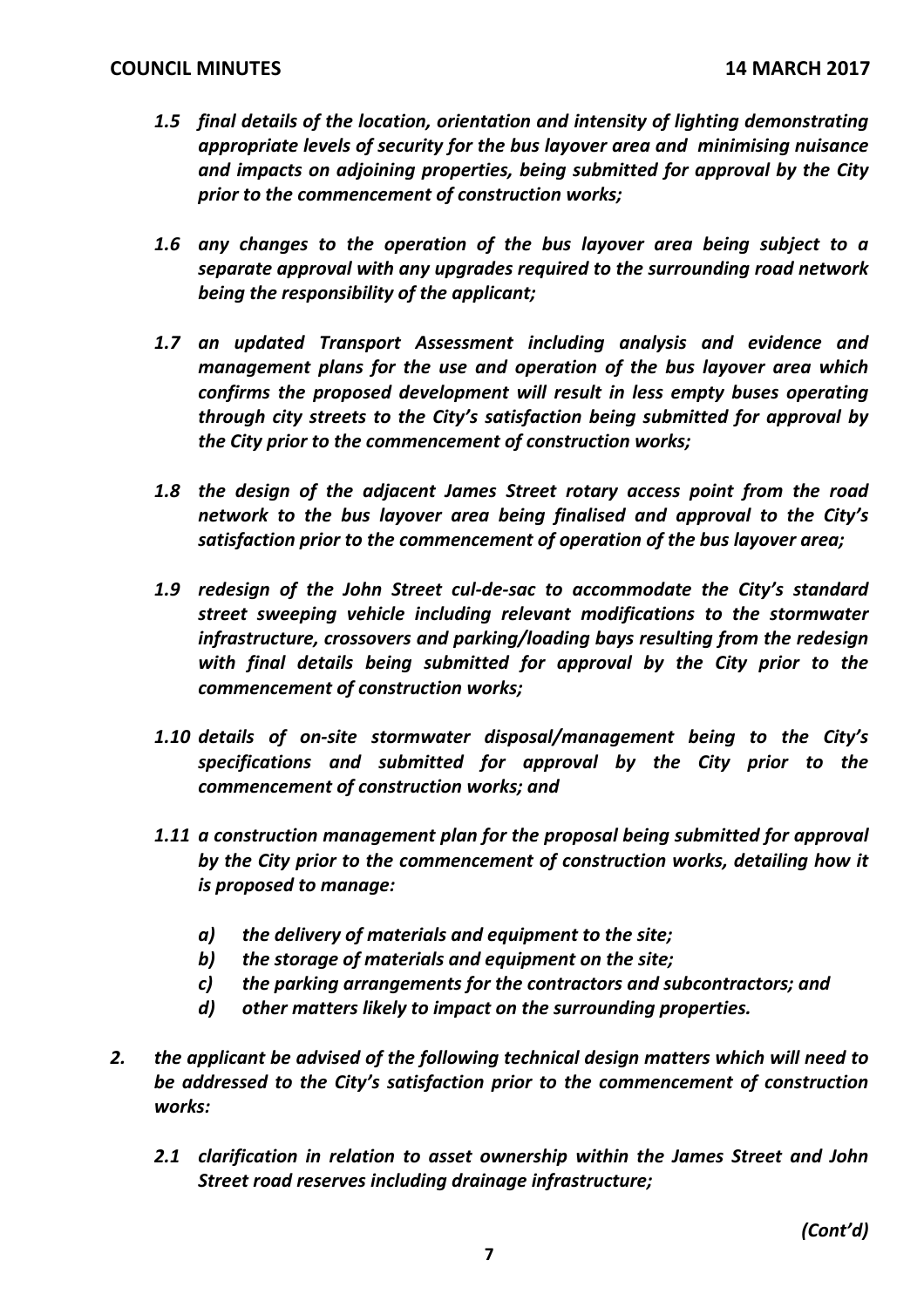- *2.2 review of sight distances within James Street; and*
- *2.3 detailed directional road signage layout to be provided.*

*The motion was put and carried by an absolute majority*

**The votes were recorded as follows:**

- **For: The Lord Mayor, Crs Adamos, Chen, Davidson, Green, Harley, Limnios, McEvoy and Yong**
- **Against: Nil**
- **13.2 93‐101 (Lot 123) Milligan Street, Northbridge ‐ Reconsideration of Conditions for Approved Telecommunications Tower and Associated Infrastructure ('Unlisted Use') for 'Vodafone'**

The Committee recommendation to the Council for this report was resolved by the Planning Committee at its meeting held on 7 March 2017.

**The Committee recommendation to the Council is the same as that recommended by the Officers.**

## *Moved by Cr Adamos, seconded by Cr McEvoy*

## *That:*

- *1. in accordance with Clause 77 of Schedule 2 – Deemed Provisions for Local Planning Schemes of the Planning and Development (Local Planning Scheme) Regulations 2015 and as detailed on the written request dated 13 February 2017, Council reconsiders its decision of 13 December 2016 relating to conditional approval for a telecommunications tower and associated infrastructure ('Unlisted Use') for 'Vodafone' at 93‐101 (Lot 123) Milligan Street, Northbridge, and resolves to AMEND THE APPROVAL BY:*
	- *1.1 deleting Conditions 1 and 2; and*
	- *1.2 replacing Condition 3 with the following:*

*"final details of the design, materials, colours and finishes of the telecommunications tower and screening element being submitted by the applicant to the City for approval prior to applying for a building permit";*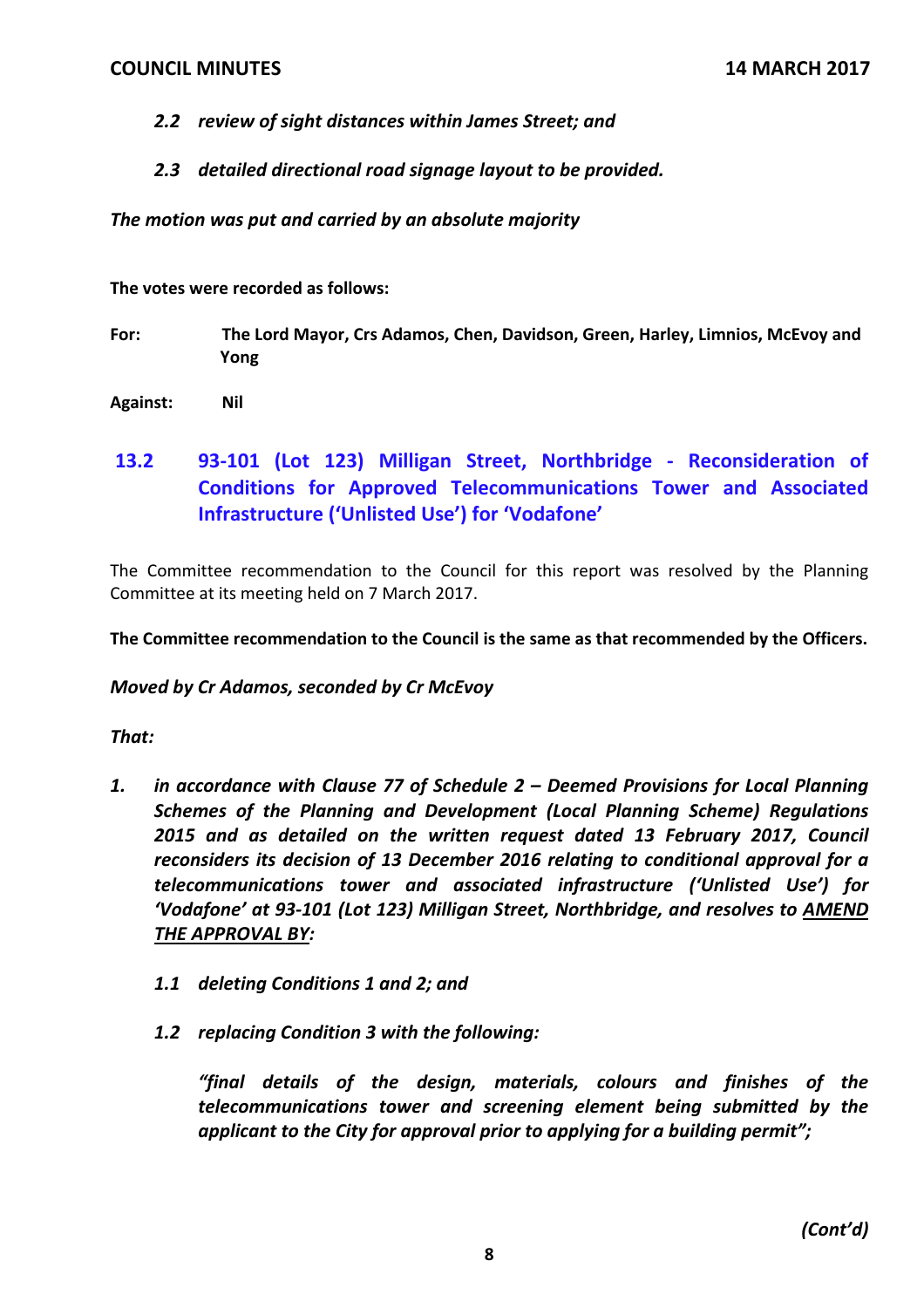- *2. the applicant be advised that:* 
	- *2.1 all other conditions, with the exception of conditions 1, 2 and 3, and requirements as detailed on the previous approval dated 20 December 2016 shall remain; and*
	- *2.2 they will be required to enter into an appropriate lease agreement with the City in relation to the use and development of the subject site and that this development approval should not be construed as approval to enter into a lease.*

### *The motion was put and carried*

### **The votes were recorded as follows:**

- **For: The Lord Mayor, Crs Adamos, Chen, Davidson, Green, Harley, Limnios, McEvoy and Yong**
- **Against: Nil**
- **6.11pm** The Lord Mayor disclosed a Financial Interest in Item 13.3 (as detailed at Item 8) and departed the meeting. The Deputy Lord Mayor, Cr Limnios assumed the Chair.

# **13.3 379 (Lot 31) Wellington Street, Perth – Proposed Third Party Variable Content Wall Sign**

The Committee recommendation to the Council for this report was resolved by the Planning Committee at its meeting held on 7 March 2017.

**The Committee recommendation to the Council is the same as that recommended by the Officers.**

### *Moved by Cr McEvoy, seconded by Cr Yong*

*That, in accordance with the provisions of the City Planning Scheme No. 2 and the Metropolitan Region Scheme, Council REFUSES the application for the proposed third party variable content sign at 379 (Lot 31) Wellington Street, Perth as indicated on the Metropolitan Region Scheme Form One dated 8 November 2016 and as shown on the plans received on 21 December 2016 for the following reasons:*

*1. the proposed sign does not comply with City Planning Scheme No. 2 Policy 4.6 Signs given that:*

*(Cont'd)*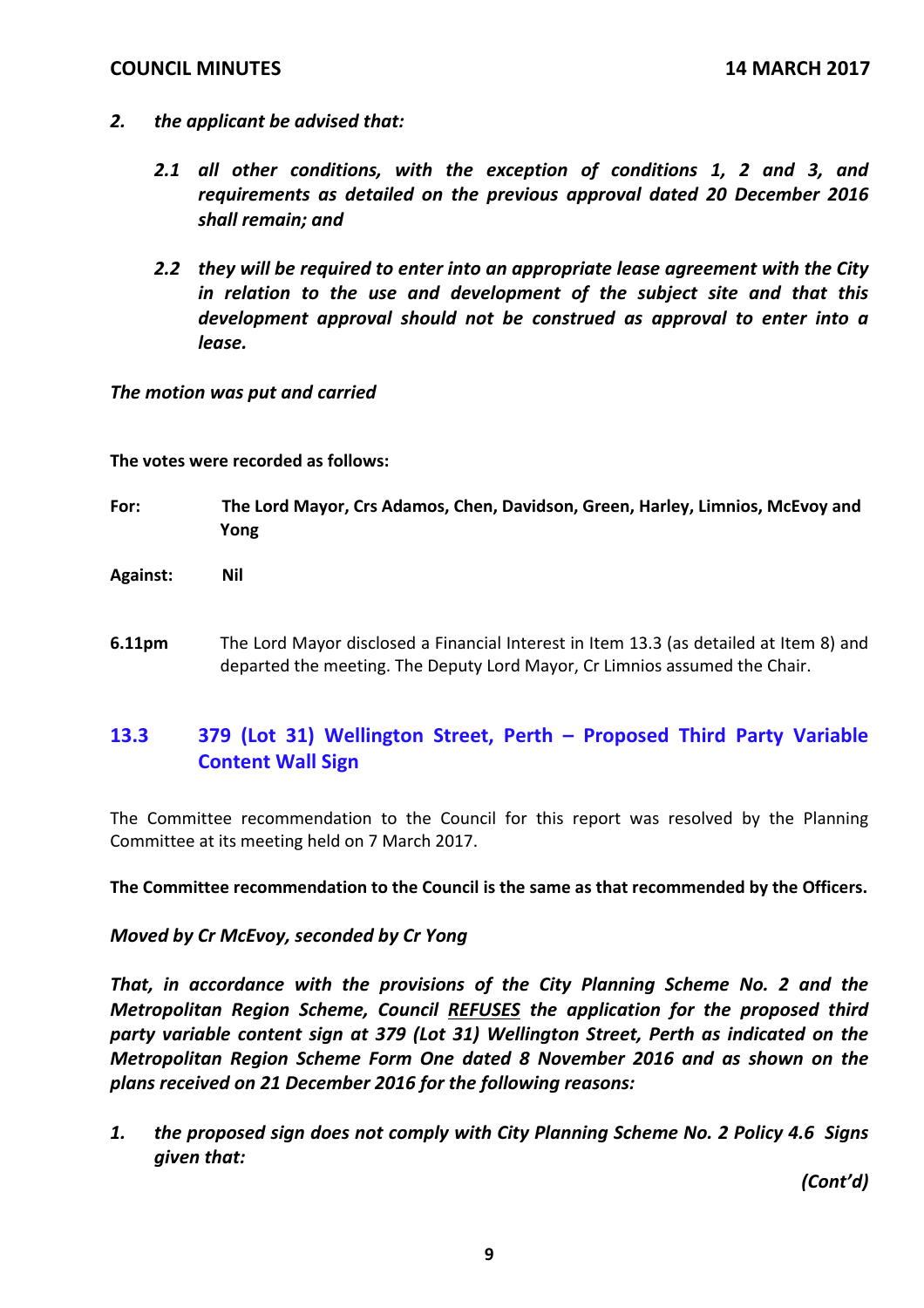- *1.1 'variable content' signs shall only be considered for approval where they face or are in a public space where the viewing area is designed and intended for pedestrians to linger for an extended period of time, oriented for viewing within the public space and not from adjacent streets;*
- *1.2 the 'variable content' sign will detrimentally impact on local amenity, the streetscape and the adjacent Barrack Street Conservation Area;*
- *1.3 the 'variable content' sign is considered to be inappropriately located as it is intended to be viewed by passing motorists and pedestrians entering an intersection, where it could create a safety hazard; and*
- *1.4 the 'variable content' sign will result in increased visual clutter on the building and within the streetscape as a result of frequently changing imagery associated with the sign.*

*The motion was put and carried*

**The votes were recorded as follows:**

**For: Crs Adamos, Chen, Davidson, Green, Harley, Limnios, McEvoy and Yong**

**Against: Nil**

**6.12pm** The Lord Mayor returned to the meeting and resumed the Chair.

## **13.4 City of Perth Submission ‐ Design WA**

The Committee recommendation to the Council for this report was resolved by the Planning Committee at its meeting held on 7 March 2017.

**The Committee recommendation to the Council is the same as that recommended by the Officers.**

*Moved by Cr Adamos, seconded by Cr McEvoy*

*That Council endorses the submission to the Western Australian Planning Commission on the draft Design WA initiatives advising that:*

- *1. it supports their intent to promote the importance of design quality of the built environment in the planning process across the state;*
- *2. it supports the introduction of State Planning Policy 7 – Design of the Built Environment subject to it being amended to:*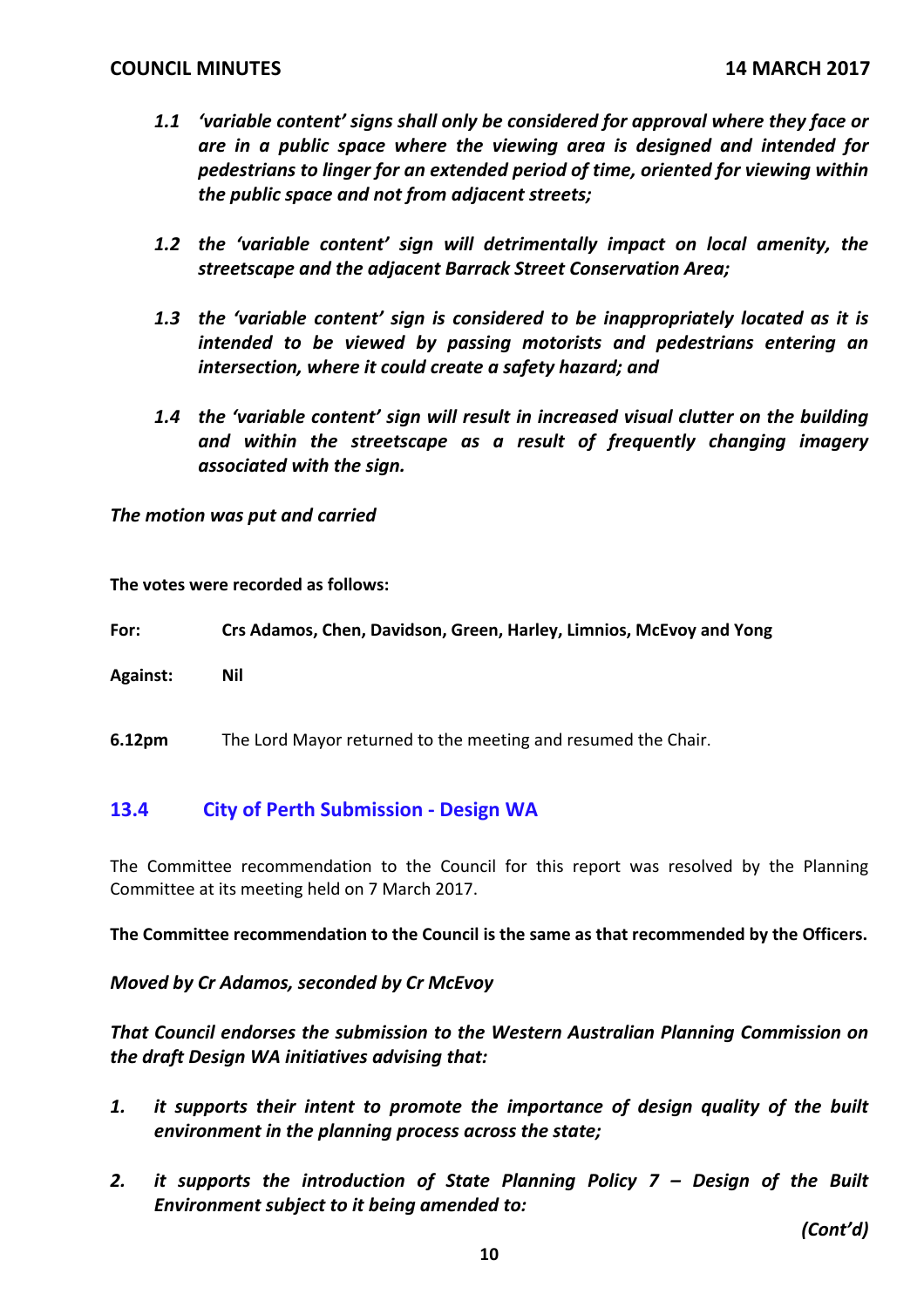- *2.1 apply to the development of all buildings including alterations and additions;*
- *2.2 provide objectives which focus on the goal of delivering good design; and*
- *2.3 refine the design principles as outlined in Attachment 13.4A,*
- *3. in relation to the Apartment Design Policy it:*
	- *3.1 seeks confirmation that it will apply to the areas of the City of Perth in the same way as the Residential Design Codes at present, or otherwise the Department of Planning works with the City to ensure any alternative approach has positive and practical applications for the city;*
	- *3.2 seeks clarification on how it will affect existing local planning policies and provisions, that apply varying built form controls responding to precinct planning and context;*
	- *3.3 considers that the proposed Primary Controls are not appropriate for high density and mixed use areas such as the city centre and should not be applied to these areas;*
	- *3.4 recommends that it be refined and modified to address the issues outlined in Attachment 13.4A; and*
	- *3.5 recommends that Clause 61(1)(b) of the Deemed Provisions be amended to ensure that development approval is required for internal building works that are not consistent with the requirements and standards of local planning schemes as in its current form it will compromise interior design measures as proposed within the Policy and applied through those schemes,*
- *4. it supports the introduction of state wide guidance on design review but seeks flexibility within this guidance for variations depending upon the nature and size of developments and Local Governments, noting that the City currently has a design review model in place that is efficient and effective;*
- *5. it recommends that the Design Review Guide be modified to address the issues outlined Attachment 13.4A;*
- *6. it supports in principle the introduction of policy/legislation to require designers of new buildings and additions or alterations over a certain threshold in the city to be qualified architects or have equivalent qualifications and industry based expertise as agreed in consultation with the Australian Institute of Architects to assist the delivery of the State Planning Policy 7 objectives; and*
- *7. seeks the opportunity for its Officers to discuss the issues raised in this report and Attachment 13.4A with the Department of Planning prior to any of the initiatives being finalised and implemented.*

*The motion was put and carried*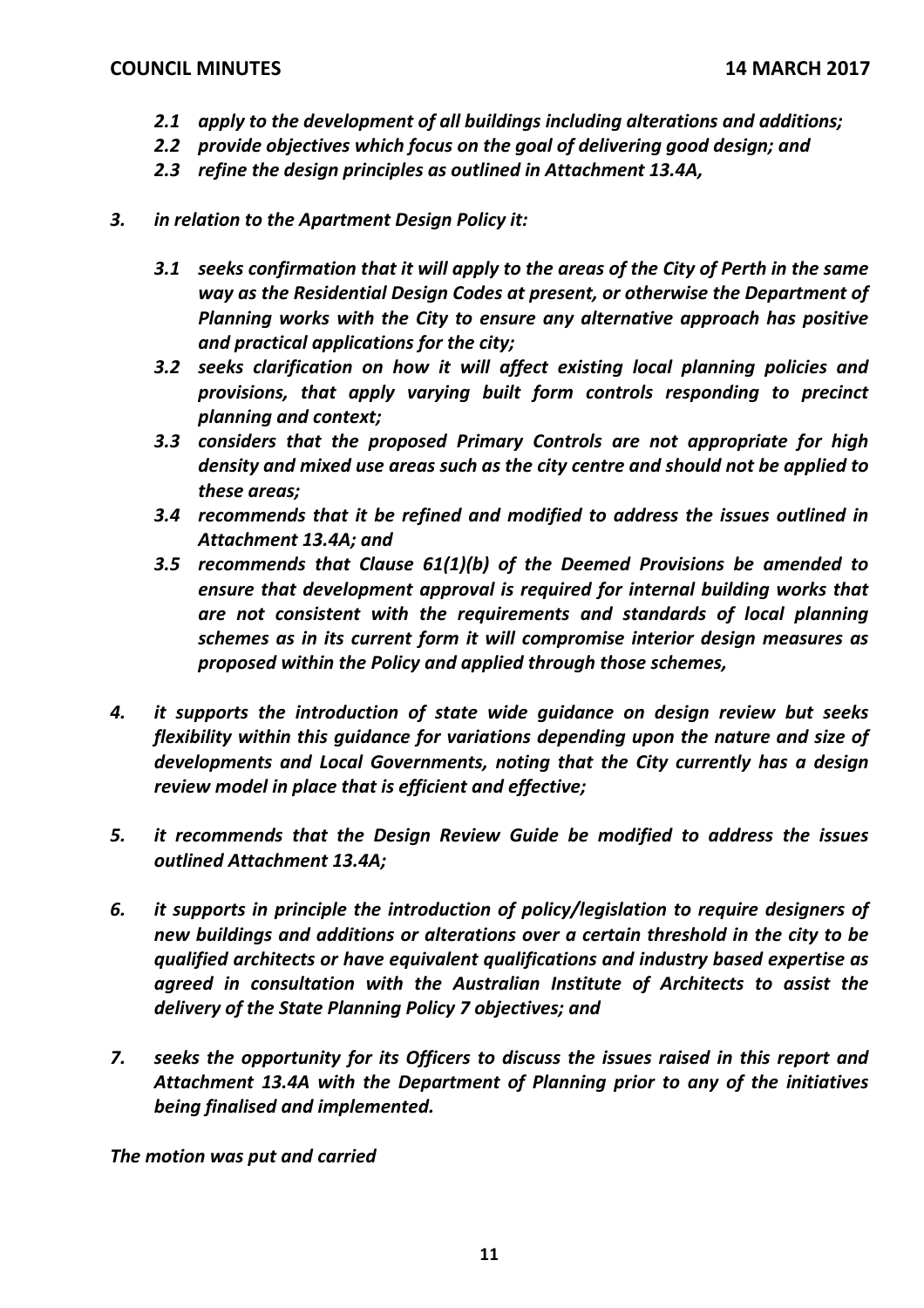**The votes were recorded as follows:**

- **For: The Lord Mayor, Crs Adamos, Chen, Davidson, Green, Harley, Limnios, McEvoy and Yong**
- **Against: Nil**

## **Marketing, Sponsorship and International Engagement Committee Reports**

## **13.5 Commercial Events Sponsorship – Mellen Events – Piccadilly Theatre, Hay Street Mall, Perth**

At the Marketing, Sponsorship and International Engagement Committee meeting held on 28 February 2017 the Committee resolved to adopt an alternative recommendation as follows:

"*That the Marketing, Sponsorship and International Engagement Committee refuses the application of Commercial Events Sponsorship – Mellen Events – Piccadilly Theatre, Hay Street Mall, Perth."*

**Reason:** Due to insufficient information regarding the financial viability of both the developer and the operator.

#### **Original Officer Recommendation:**

That Council:

- 1. approves cash Events Sponsorship of \$170,000 annually, over a period of 10 years, commencing in the 2018/19 financial year, for Mellen Events, within the Piccadilly Theatre at 700 – 704 Hay Street Mall, Perth;
- 2. notes that Mellen Events will provide the following sponsorship benefits to the City of Perth:
	- 2.1 inclusion of the City of Perth crest on the Mellen Events web site or specific web site(s) associated with the venue and registration page including a link to the City of Perth website;
	- 2.2 acknowledgement of the City of Perth in all Mellen Events promotions, advertising and ticketing pertaining to the Piccadilly Theatre;
	- 2.3 all event space signage at the site including "sponsored by the City of Perth" and the City of Perth crest in a prominent location;
	- 2.4 a welcome from the Lord Mayor in promotional or booking material for the Piccadilly Theatre;
	- 2.5 a speaking opportunity for the Lord Mayor (or nominated representative) at the opening of the Piccadilly Theatre;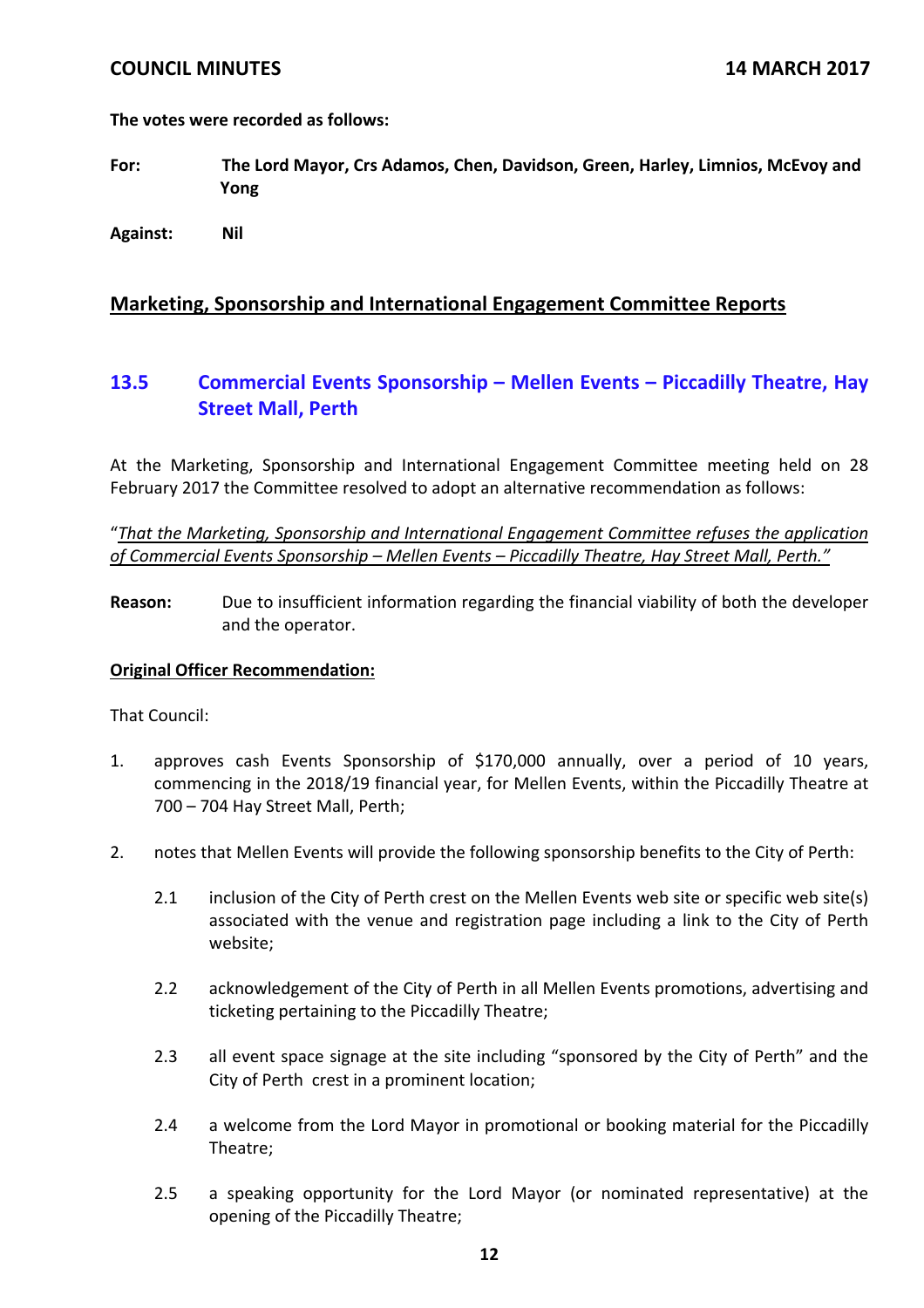- 2.6 dedicated social media promotion of City of Perth events taking place in conjunction with Mellen Events; and
- 2.7 the space being made available to the City of Perth, free of cost, for up to four events a year, subject to prior agreement with Mellen Events;
- 3. notes that an annual acquittal report, including itemised and annualised details of events; attendance; timing; and promotional spend for events held in the Piccadilly Theatre, measured against the targets contained within Mellen Events Sponsorship Application – Economic Development dated 16 January 2017, will be presented annually to Council;
- 4. notes that if Mellen Events:
	- 4.1 fails to provide the agreed events, marketing spend and activities;
	- 4.2 breaches its lease;
	- 4.3 becomes insolvent; or
	- 4.4 abandons the space;

then the funding would cease to be payable, or varied accordingly to the terms of the sponsorship agreement to the satisfaction of Council;

5. authorises the Chief Executive Officer to negotiate and authorise a legal agreement between the City of Perth, Mellen Events and the owners of the Piccadilly 700‐704 Hay Street Mall, Perth (if applicable), based on the above terms addressing: Events sponsorship benefits; KPIs; payments; and contingencies to the satisfaction of the CEO.

## *Moved by Cr Davidson, seconded by Cr McEvoy*

*That the Council<sup>1</sup> refuses the application of Commercial Events Sponsorship – Mellen Events – Piccadilly Theatre, Hay Street Mall, Perth.*

## *Motion to amend*

### *Moved by Cr Green*

That Council approves the original officer recommendation as considered by the Marketing, Sponsorship and International Engagement Committee.

## *Motion lapsed for want of a seconder*

## *The primary motion was put and carried*

<sup>1</sup> *Marketing, Sponsorship and International Engagement Committee amended to read Council*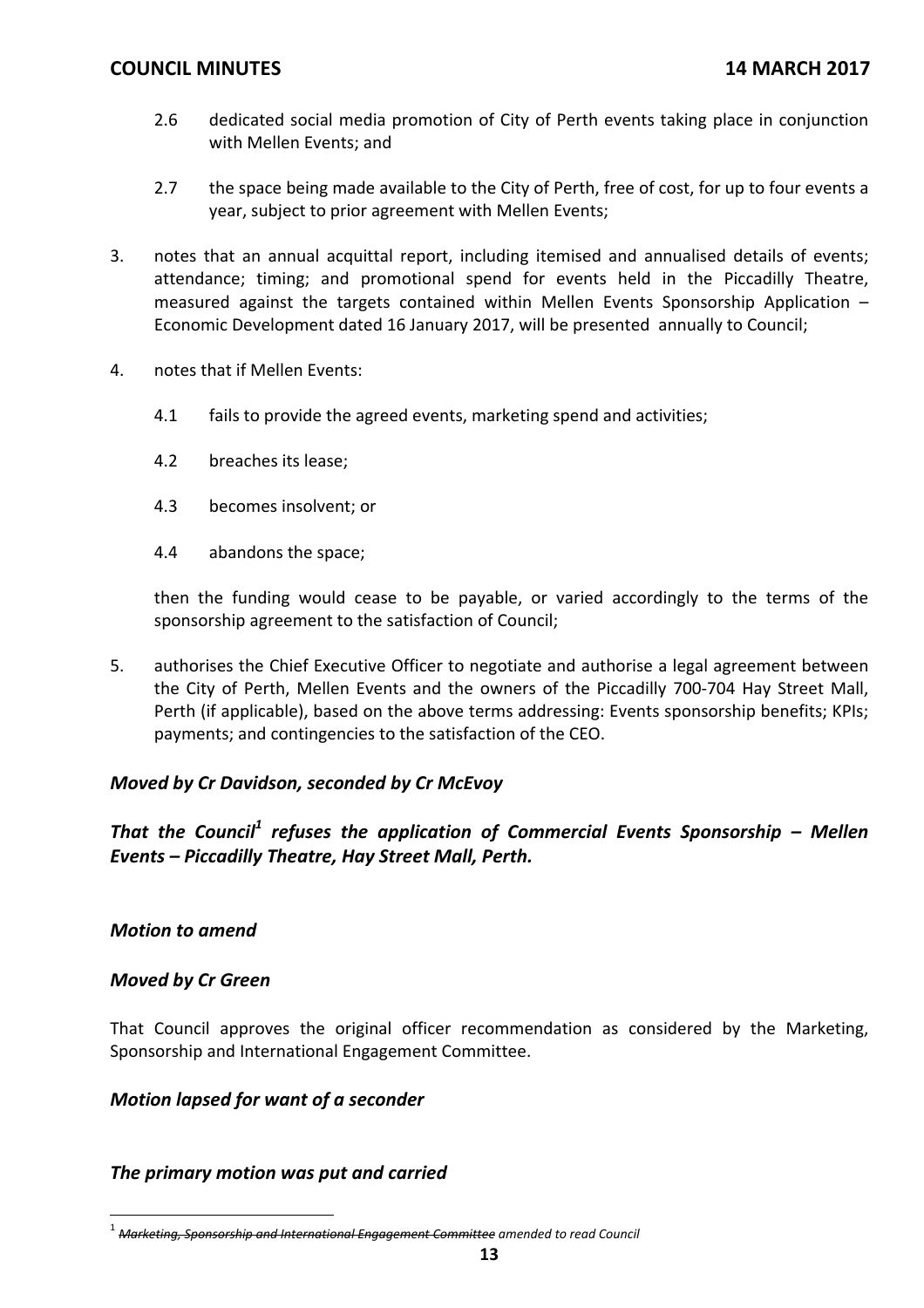**The votes were recorded as follows:**

**For: The Lord Mayor, Crs Adamos, Chen, Davidson, McEvoy and Yong**

**Against: Crs Green, Harley and Limnios**

### **Finance and Administration Committee Reports**

## **13.6 Payments from Municipal and Trust Funds – January 2017**

The Committee recommendation to the Council for this report was resolved by the Finance and Administration Committee at its meeting held on 7 March 2017.

**The Committee recommendation to the Council is the same as that recommended by the Officers.**

### *Moved by Cr Davidson, seconded by Cr Yong*

*That in accordance with Regulation 13(1) of the Local Government (Financial Management) Regulations 1996, the list of payments made under delegated authority for the month ended 31 JANUARY 2017, be received and recorded in the Minutes of the Council, the summary of which is as follows:*

| <b>FUND</b>           | PAID            |
|-----------------------|-----------------|
| <b>Municipal Fund</b> | \$14,510,159.59 |
| <b>Trust Fund</b>     | \$115,049.48    |
| TOTAL:                | \$14,625,209.07 |

*The motion was put and carried*

**The votes were recorded as follows:**

- **For: The Lord Mayor, Crs Adamos, Chen, Davidson, Green, Harley, Limnios, McEvoy and Yong**
- **Against: Nil**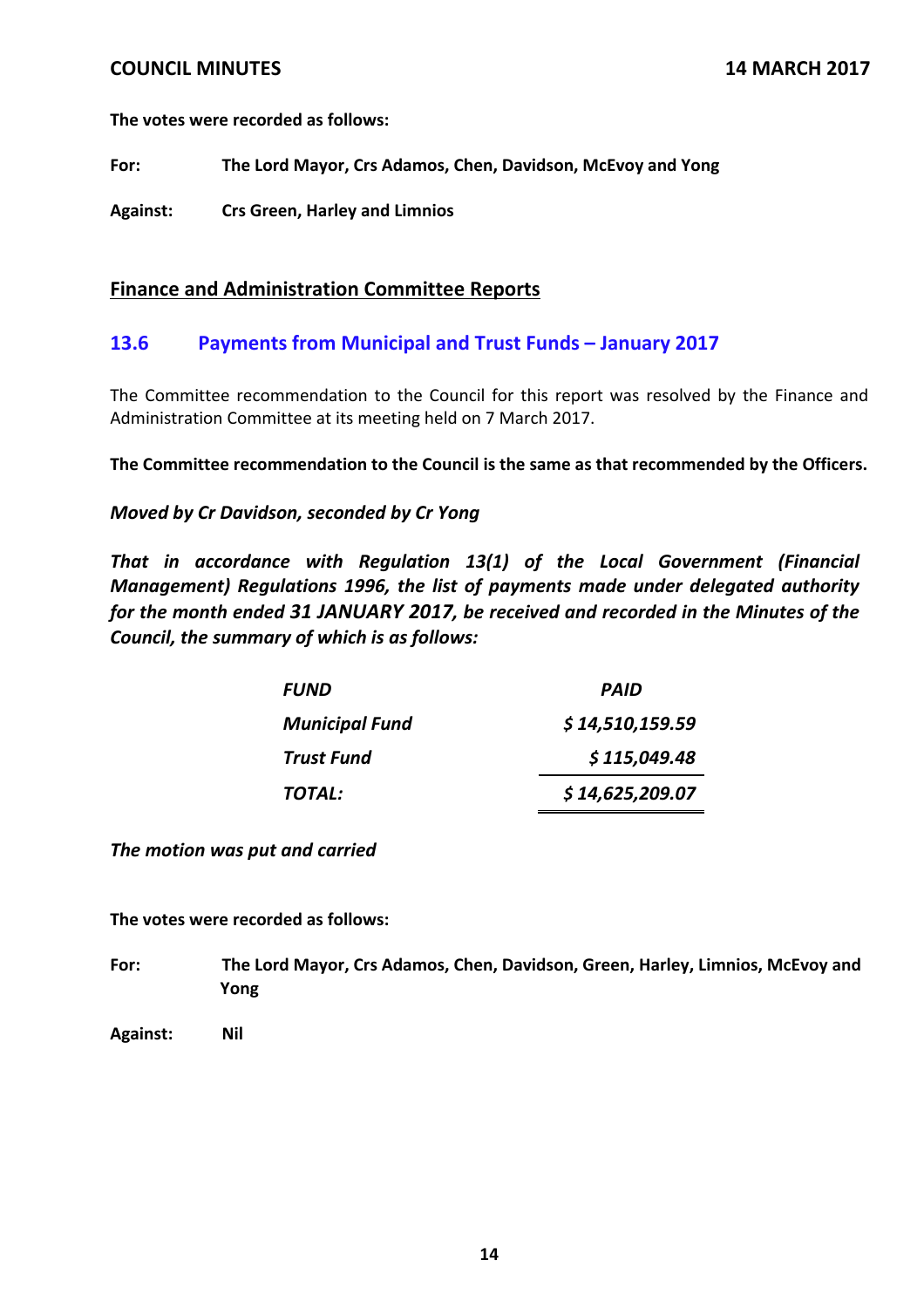# **13.7 Financial Statements and Financial Activity Statement for the Period Ended 31 January 2017**

The Committee recommendation to the Council for this report was resolved by the Finance and Administration Committee at its meeting held on 7 March 2017.

**The Committee recommendation to the Council is the same as that recommended by the Officers.**

### *Moved by Cr Davidson, seconded by Cr Yong*

*That Council approves the Financial Statements and the Financial Activity Statement for the period ended 31 January 2017 as detailed in Attachment 13.7A of this Report.*

*The motion was put and carried*

**The votes were recorded as follows:**

- **For: The Lord Mayor, Crs Adamos, Chen, Davidson, Green, Harley, Limnios, McEvoy and Yong**
- **Against: Nil**

# **13.8 Budget Review 2016/17 – Forecast of the Operating and Capital Budget for the Year Ending 30 June 2017**

The Committee recommendation to the Council for this report was resolved by the Finance and Administration Committee at its meeting held on 7 March 2017.

**The Committee recommendation to the Council is the same as that recommended by the Officers.**

*Moved by Cr Davidson, seconded by Cr Yong*

## *That Council:*

- *1. in accordance with Regulation 33A(3) of the Local Government (Financial Management) Regulations 1996 (as amended) approves BY AN ABSOLUTE MAJORITY:*
	- *1.1 the Budget Review 2016/17 as detailed in Attachment 13.8A, 13.8B, 13.8C, 13.8D and 13.8E noting the reduction in net result from operations of \$2,910,994;*
	- *1.2 net capital expenditure reduction of \$15,122,476 as listed in Attachment 13.8C; (Cont'd)*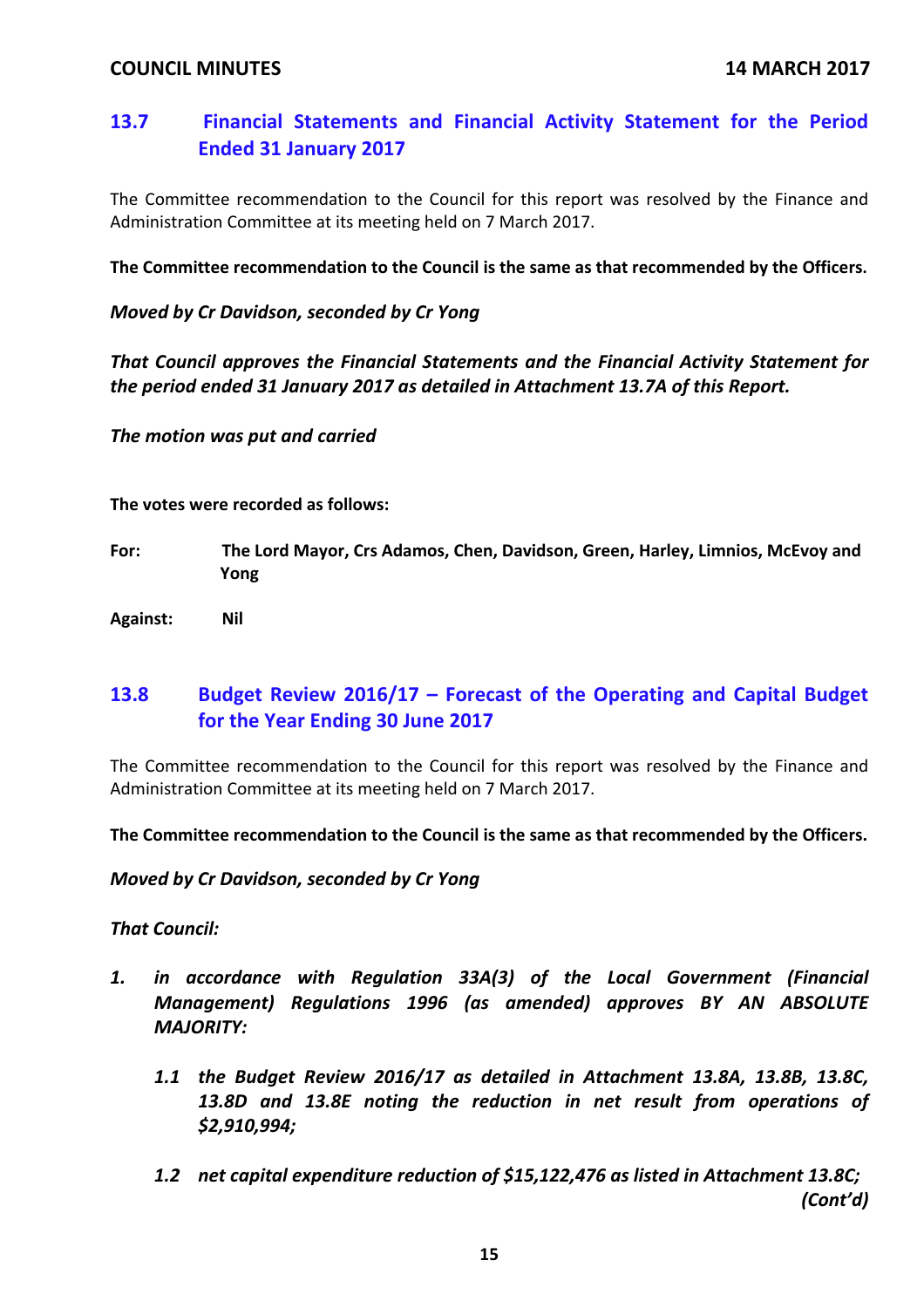- *1.3 the increase in transfers to reserves of \$200,000 related to an allocation to the Public Art Reserve; and*
- *1.4 the decrease in transfers from reserves of \$6,806,386 related to reductions in the capital works program;*
- *2. notes that:*
	- *2.1 the net reduction of \$15,122,476 on capital projects; reduced funding required from reserves of \$6,806,386; capital grants of \$1,558,113; contributions of \$2,064,291 and Municipal funds of \$4,693,687 required; and*
	- *2.2 the closing funds position in accordance with the revised Budget has been reduced by (\$4,720,706) to \$2,777,559 and this will be carried in the Accumulated Surplus.*

*The motion was put and carried by an absolute majority*

**The votes were recorded as follows:**

**For: The Lord Mayor, Crs Adamos, Chen, Davidson, Green, Harley, Limnios, McEvoy and Yong**

**Against: Nil**

## **13.9 Tender 074‐16/17 ‐ Office Cleaning and Lock Up Services**

The Committee recommendation to the Council for this report was resolved by the Finance and Administration Committee at its meeting held on 7 March 2017.

**The Committee recommendation to the Council is the same as that recommended by the Officers.**

*Moved by Cr Davidson, seconded by Cr Yong*

*That Council accepts the most suitable tender, being that submitted by Iconic Property Services (Tender 074‐16/17 Office Cleaning and Lock Up Services), to provide:*

- *1. cleaning services at various properties owned by the City; and*
- *2. cleaning and lock up services to public toilets at various city locations,*

*for a period of three years, with the option to extend for a further two years in accordance with the Schedule of Rates in Confidential Attachment 13.9C and subject to annual CPI indexation*

*The motion was put and carried*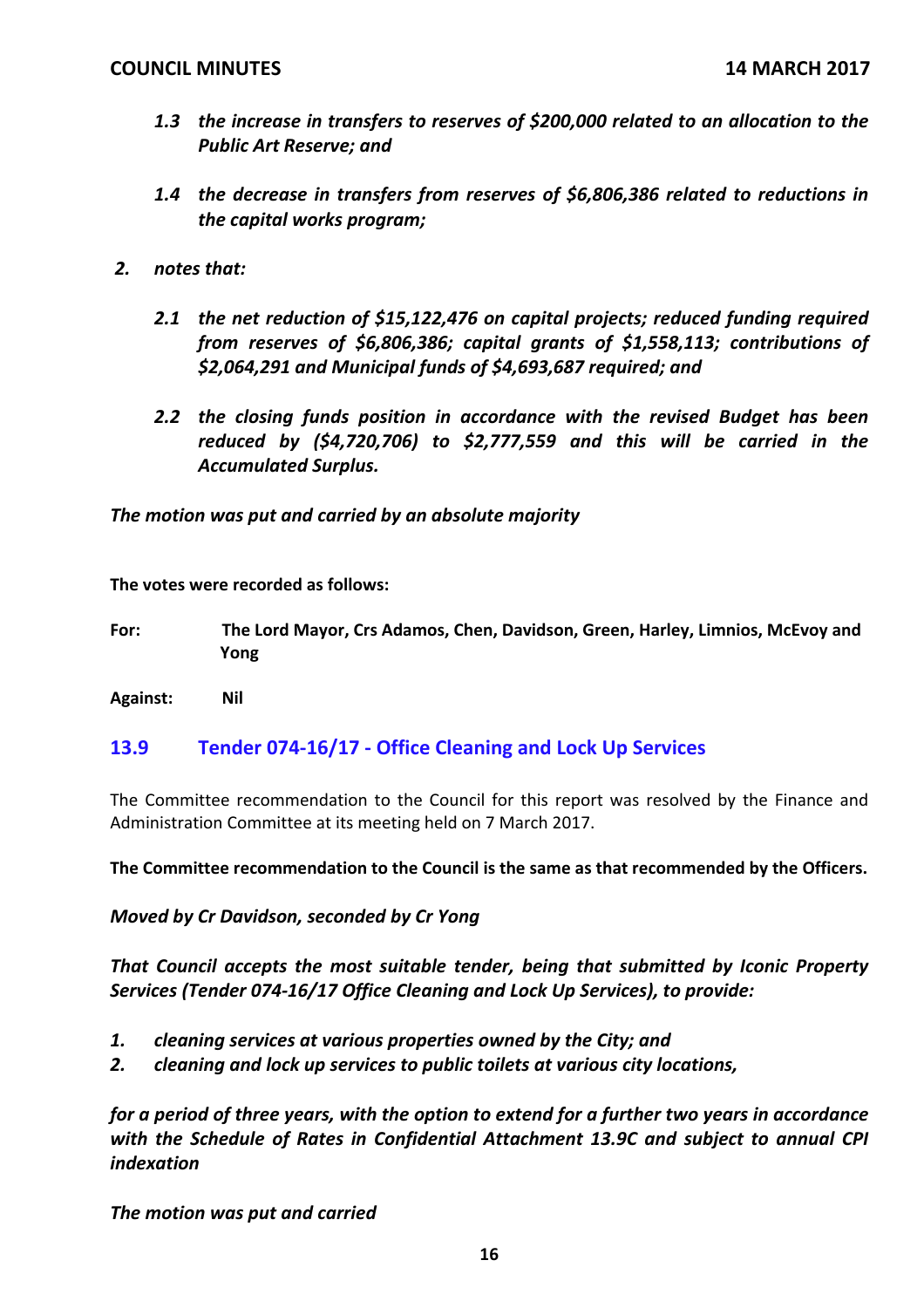**The votes were recorded as follows:**

**For: The Lord Mayor, Crs Adamos, Chen, Davidson, Green, Harley, Limnios, McEvoy and Yong**

**Against: Nil**

## **13.10 Tender 095‐16/17 Counting and Banking of Monies from Car Park Facilities**

The Committee recommendation to the Council for this report was resolved by the Finance and Administration Committee at its meeting held on 7 March 2017.

**The Committee recommendation to the Council is the same as that recommended by the Officers.**

### *Moved by Cr Davidson, seconded by Cr Yong*

*That Council accepts the most suitable tender, being that submitted by Prosegur Australia Pty Ltd for Counting and Banking of Monies from Car Park Facilities (Tender 095‐16/17), for a period of three years with an option to extend for a further period of two years, as per the schedule of rates detailed in Confidential Attachment 13.10B including CPI increases.*

*The motion was put and carried* 

**The votes were recorded as follows:**

**For: The Lord Mayor, Crs Adamos, Chen, Davidson, Green, Harley, Limnios, McEvoy and Yong**

**Against: Nil**

Cr Adamos previously disclosed an Impartiality Interest in Item 13.11 (detailed at Item 8).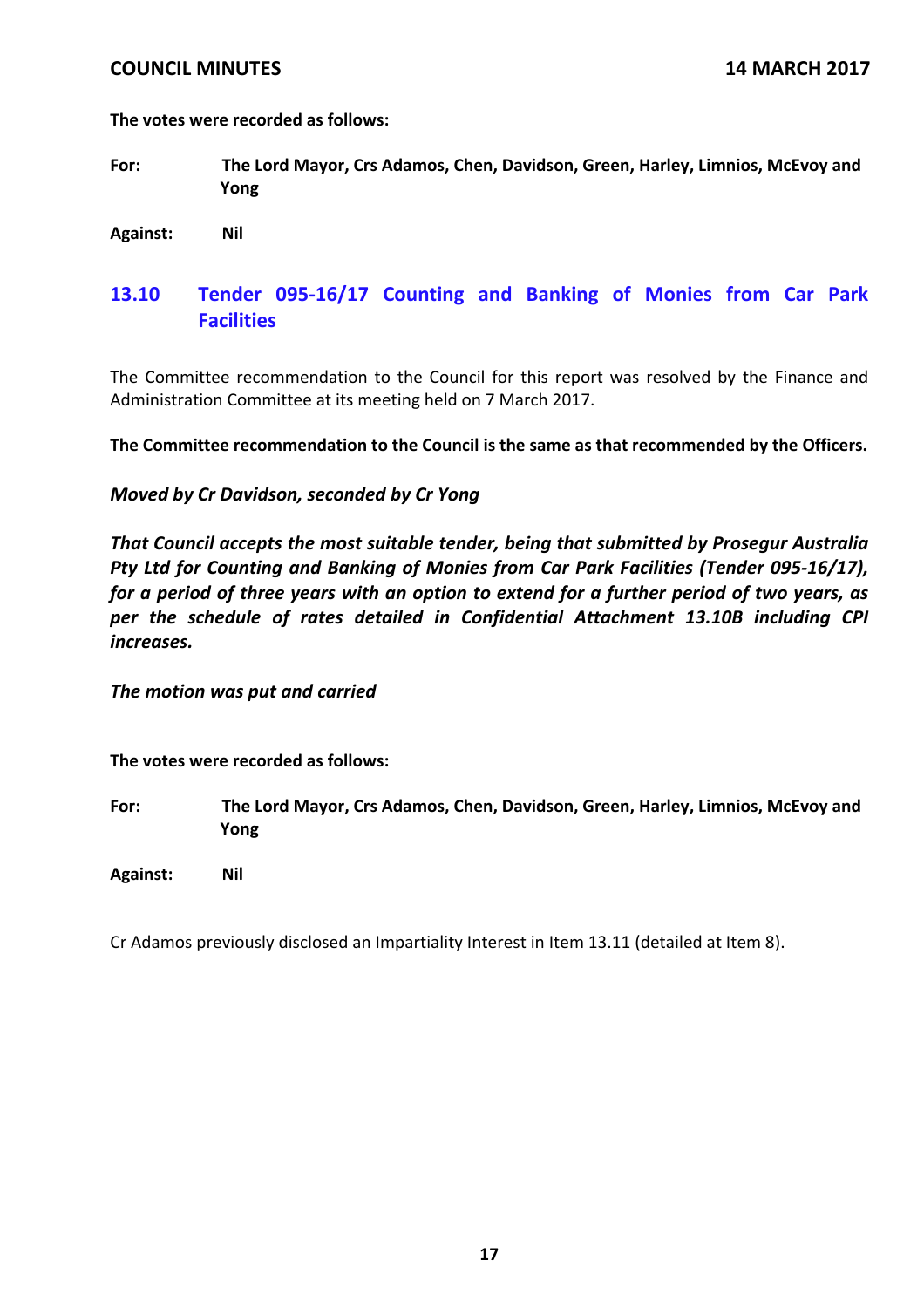## **Works and Urban Development Committee Reports**

## **13.11 Tender 043‐16/17 – Provision of Engineering Consultancy Services and Associated Professional Services**

The Committee recommendation to the Council for this report was resolved by the Works and Urban Development Committee at its meeting held on 28 February 2017.

**The Committee recommendation to the Council is the same as that recommended by the Officers.**

### *Moved by Cr Limnios, seconded by Cr McEvoy*

### *That Council;*

*1. accepts the following tenders to form a panel of pre‐qualified suppliers in various disciplines, for the provision of various engineering consultancy services and associated professional services (Tender No 043‐16/17) commencing from 15 March 2017 for a period of three years with an option to extend for two years, based on the tendered rates in the attached as Confidential Attachment 13.11A and subject to annual CPI Increases:*

### *Civil Engineering*

- *1.1 Parsons Brinckerhoff Australia Pty Ltd;*
- *1.2 GHD Pty Ltd;*
- *1.3 BG & E Pty Ltd;*

### *Environmental Engineering*

- *1.4 GHD Pty Ltd;*
- *1.5 SMEC Australia Pty Ltd;*
- *1.6 360 Environmental Pty Ltd;*

### *Fire Engineering*

- *1.7 Arup Pty Ltd;*
- *1.8 GHD Pty Ltd;*
- *1.9 Parsons Brinckerhoff Australia Pty Ltd;*

### *Geotechnical Engineering*

- *1.10 Douglas Partners Pty Ltd;*
- *1.11 Aurecon Australasia Pty Ltd;*
- *1.12 CMW Geosciences Pty Ltd;*

*Hydraulic Engineering*

- *1.13 Arup Pty Ltd;*
- *1.14 Cardno Pty Ltd;*
- *1.15 Wood & Grieve Engineers Limited;*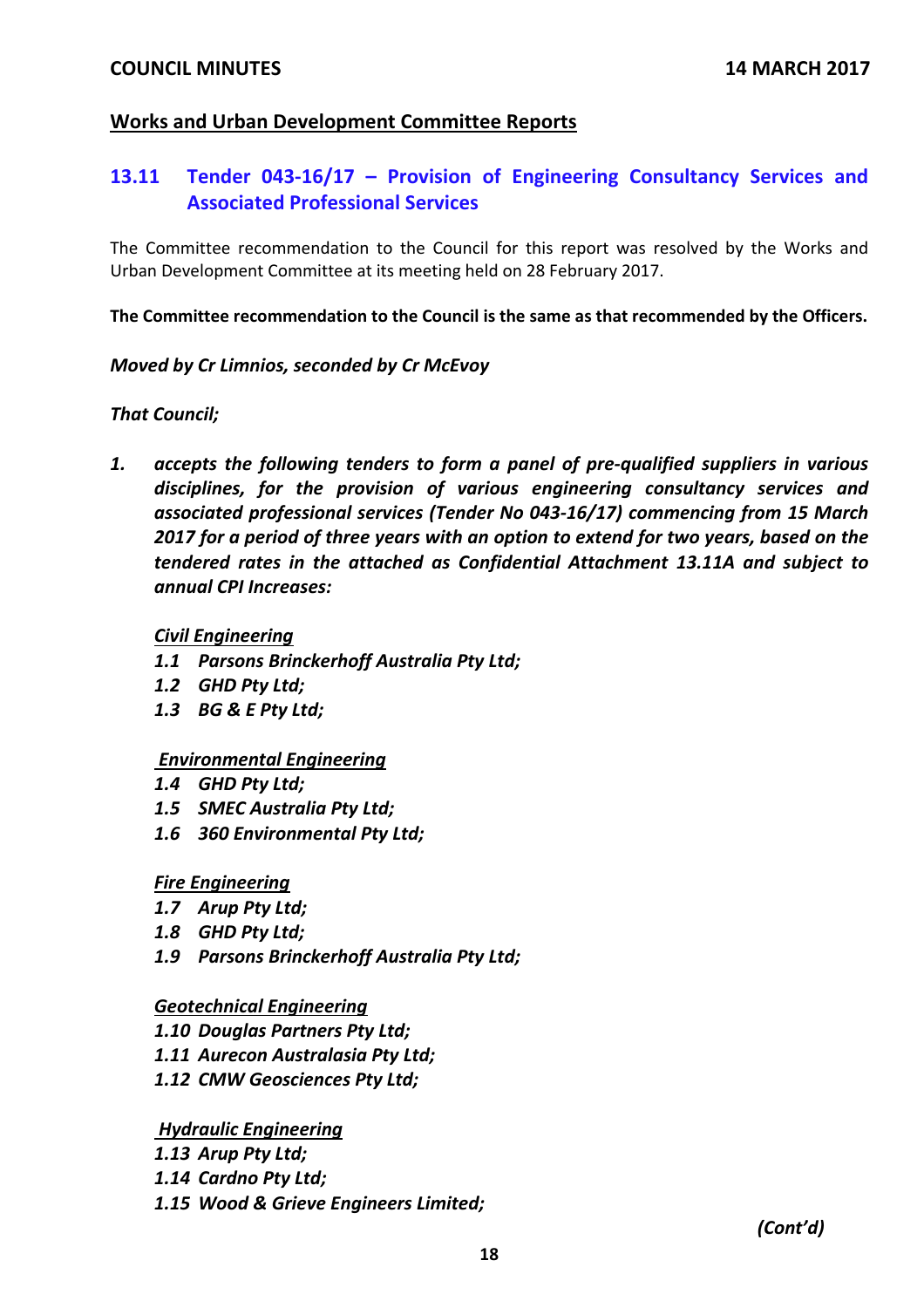*Lift Engineering*

- *1.16 Parsons Brinckerhoff Australia Pty Ltd;*
- *1.17 NDY Management Pty Ltd;*
- *1.18 Wood & Grieve Engineers Limited;*

## *Lighting & Electrical Engineering*

*1.19 Engineering Technology Consultants Pty Ltd;*

- *1.20 Sage Consulting Engineers Pty Ltd;*
- *1.21 LVX Installation & Maintenance Pty Ltd;*

## *Marine Engineering*

*1.22 MP Rogers & Associates Pty Ltd;*

- *1.23 GHD Pty Ltd;*
- *1.24 SMEC Australia Pty Ltd;*

## *Mechanical Engineering*

- *1.25 Arup Pty Ltd;*
- *1.26 GHD Pty Ltd;*
- *1.27 Parsons Brinckerfoff Australia Pty Ltd;*

## *Structural Engineering*

*1.28 BG & E Pty Ltd; 1.29 Wood & Grieve Engineers Limited; 1.30 McDowell Affleck Pty Ltd;*

## *Project Management Services*

*1.31 Setu Infratech Pty Ltd; 1.32 Savills Project Management Pty Ltd; 1.33 Project Directors Australia Pty Ltd;*

*Quantity Surveying*

- *1.34 Ralph & Beattie Bosworth Pty Ltd;*
- *1.35 Rider Levett Bucknall WA Pty Ltd;*
- *1.36 McGarry Associates Pty Ltd;*

## *Asbestos Consultant*

*1.37 Western Environmental Pty Ltd;*

- *1.38 Cardno Pty Ltd;*
- *1.39 360 Environmental Pty Ltd;*

*Universal Access Consultant*

*1.40 Elite Compliance Pty Ltd;*

*1.41 SMEC Australia Pty Ltd;*

*1.42 KPMG Australian Services Pty Ltd;*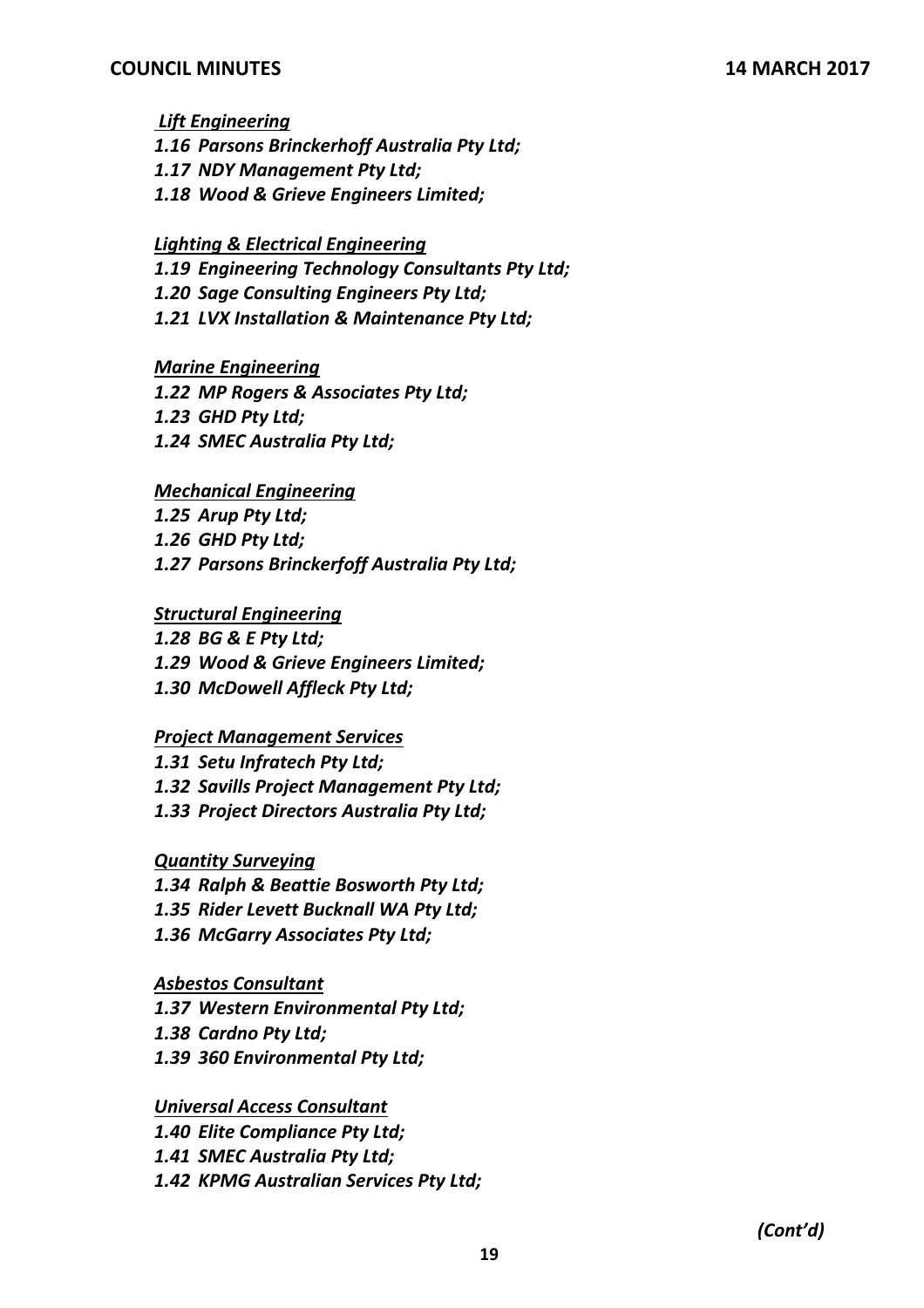*Landscape Architectural and Urban Services 1.43 Place Laboratory Pty Ltd; 1.44 Blackwell & Associates Pty Ltd; 1.45 Cardno Pty Ltd;*

*Architectural Services*

*1.46 MPS Architects; 1.47 Hames Sharley (WA) Pty Ltd; and 1.48 Cox Howlett & Bailey Woodland.*

- *2. notes that the engagement of a panel member for specific projects will be in accordance with City of Perth Policies and Procedures;*
- *3. notes that expenditure in part 1 above, be charged to various budget items as part of specific projects and programmes on an 'as needs' basis.*

*The motion was put and carried*

**The votes were recorded as follows:**

- **For: The Lord Mayor, Crs Adamos, Chen, Davidson, Green, Harley, Limnios, McEvoy and Yong**
- **Against: Nil**

# **13.12 Tender 093‐16/17 Mclean Lane Enhancement Project Including Prefabricated Art Work Installation**

The Committee recommendation to the Council for this report was resolved by the Works and Urban Development Committee at its meeting held on 28 February 2017.

**The Committee recommendation to the Council is the same as that recommended by the Officers.**

*Moved by Cr Limnios, seconded by Cr McEvoy*

*That Council accepts the most suitable tender, being that submitted by CQ & JM DOWSING PL ATF The Dowsing Family Trust T/As Dowsing Group, for the Mclean Lane Enhancement Project Including Prefabricated Art Work Installation (Tender 093‐16/17) at a lump sum price of \$702,490.08 (excluding GST).*

*The motion was put and carried*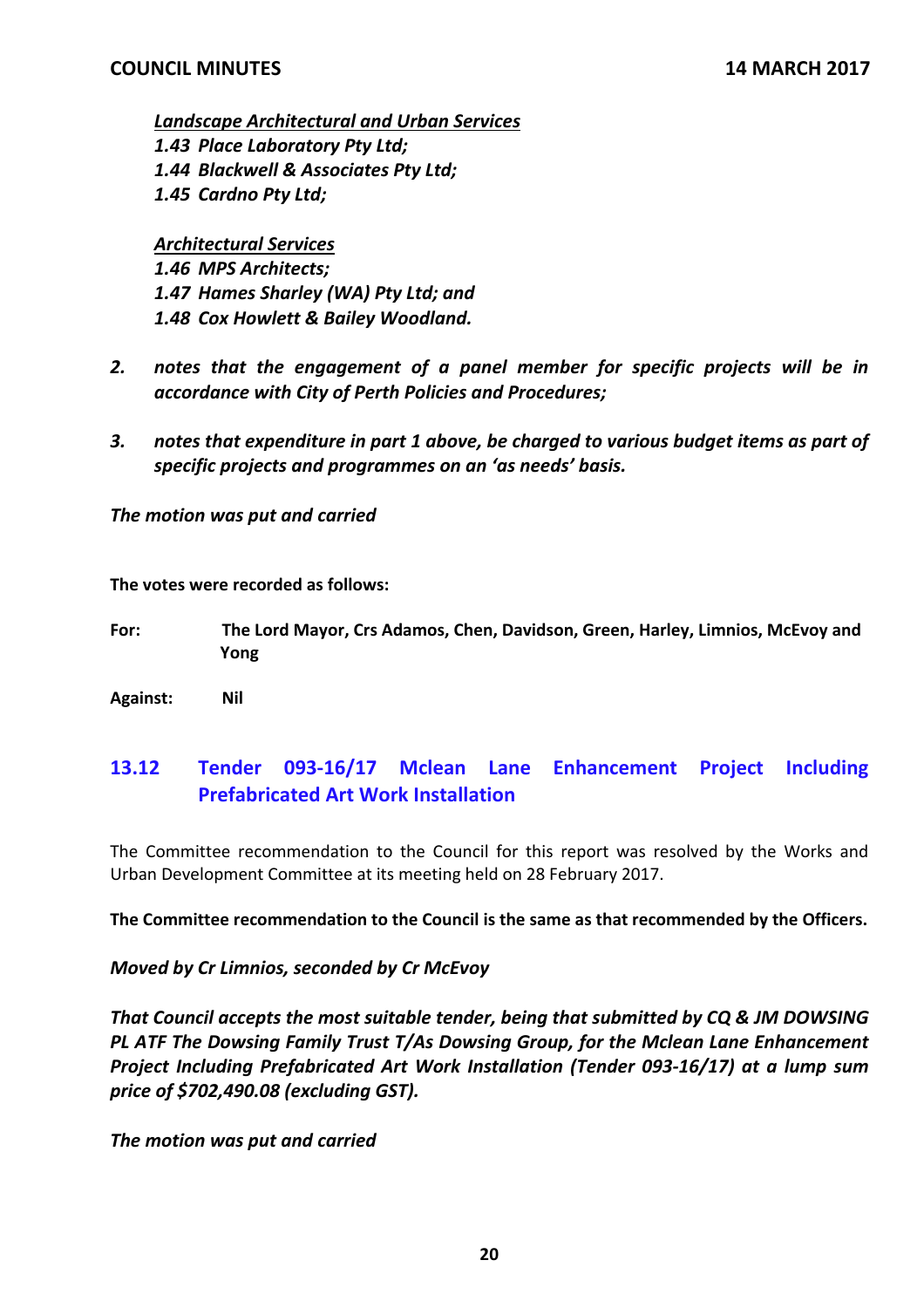**The votes were recorded as follows:**

**For: The Lord Mayor, Crs Adamos, Chen, Davidson, Green, Harley, Limnios, McEvoy and Yong**

**Against: Nil**

## **13.13 Tender 087‐16/17 Perth Town Hall Bin Enclosure**

The Committee recommendation to the Council for this report was resolved by the Works and Urban Development Committee at its meeting held on 28 February 2017.

**The Committee recommendation to the Council is the same as that recommended by the Officers.**

*Moved by Cr Limnios, seconded by Cr McEvoy*

### *That Council:*

- *1. accepts the most suitable tender, being that submitted by M Construction (WA) Pty Ltd, for the Perth Town Hall Bin Enclosure (Tender no. 087‐16/17) at a lump sum price of \$64,647.83 (excluding GST);*
- *2. notes that the expenditure in part 1 above will be charged to the account number CW 1882;*
- *3. notes that the allocated budget is insufficient, additional funds of \$28,000 (exc. GST) are necessary to undertake the works as per attached architectural plans Attachment 13.13A;*
- *4. approves that additional expenditure for the part 3 above be transferred from account CW 2002 Roads & Movement – Parliament Place – Harvest Terrace – Havelock Street identified as having surplus funds; and*
- *5. notes that the construction is anticipated to commence in early May 2017.*

*The motion was put and carried* 

**The votes were recorded as follows:**

- **For: The Lord Mayor, Crs Adamos, Chen, Davidson, Green, Harley, Limnios, McEvoy and Yong**
- **Against: Nil**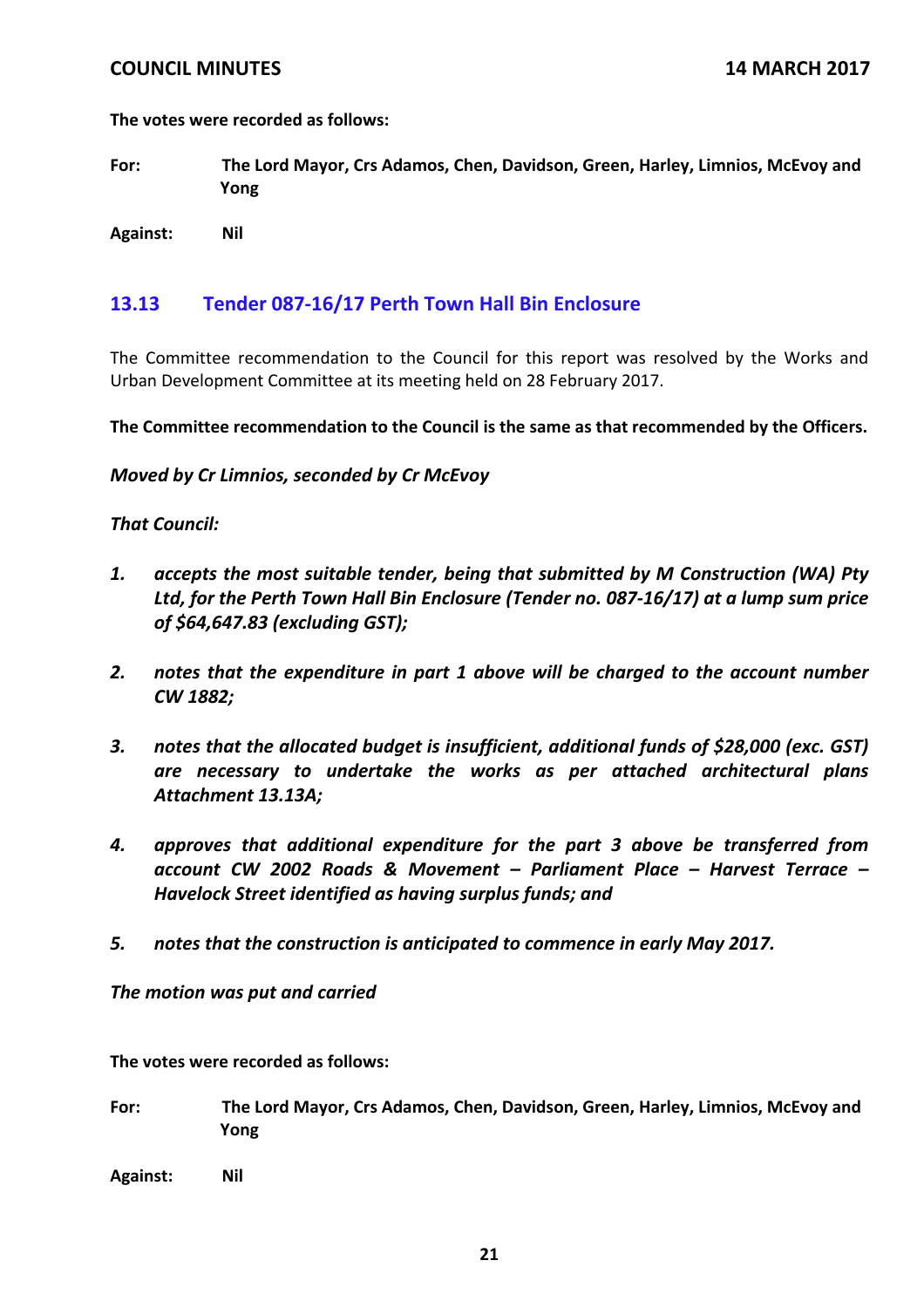## **Audit and Risk Committee Reports**

## **13.14 Risk Management, and Crisis and Business Continuity Management Framework**

The Committee recommendation to the Council for this report was resolved by the Audit and Risk Committee at its meeting held on 27 February 2017.

**The Committee recommendation to the Council is the same as that recommended by the Officers.**

*Moved by Cr Davidson, seconded by Cr Yong*

*That Council:*

- *1. approves the amended Risk Management Framework detailed in Attachment 13.14B;*
- *2. approves the Crisis and Business Continuity Management Framework detailed in Confidential Attachment 13.14C; and*
- *3. notes the update on High and Extreme Risks detailed in Confidential Attachment 13.14D.*

*The motion was put and carried*

**The votes were recorded as follows:**

**For: The Lord Mayor, Crs Adamos, Chen, Davidson, Harley, Limnios, McEvoy and Yong**

**Against: Cr Green**

### **13.15 Internal Audit 2016/17 – Contract Payment Review**

The Committee recommendation to the Council for this report was resolved by the Audit and Risk Committee at its meeting held on 27 February 2017.

**The Committee recommendation to the Council is the same as that recommended by the Officers.**

*Moved by Cr Davidson, seconded by Cr Yong*

*That Council approves the Contract Payment Review as part of the Internal Audit Plan 2016/17 as detailed in Confidential Attachment 13.15A.* 

*The motion was put and carried*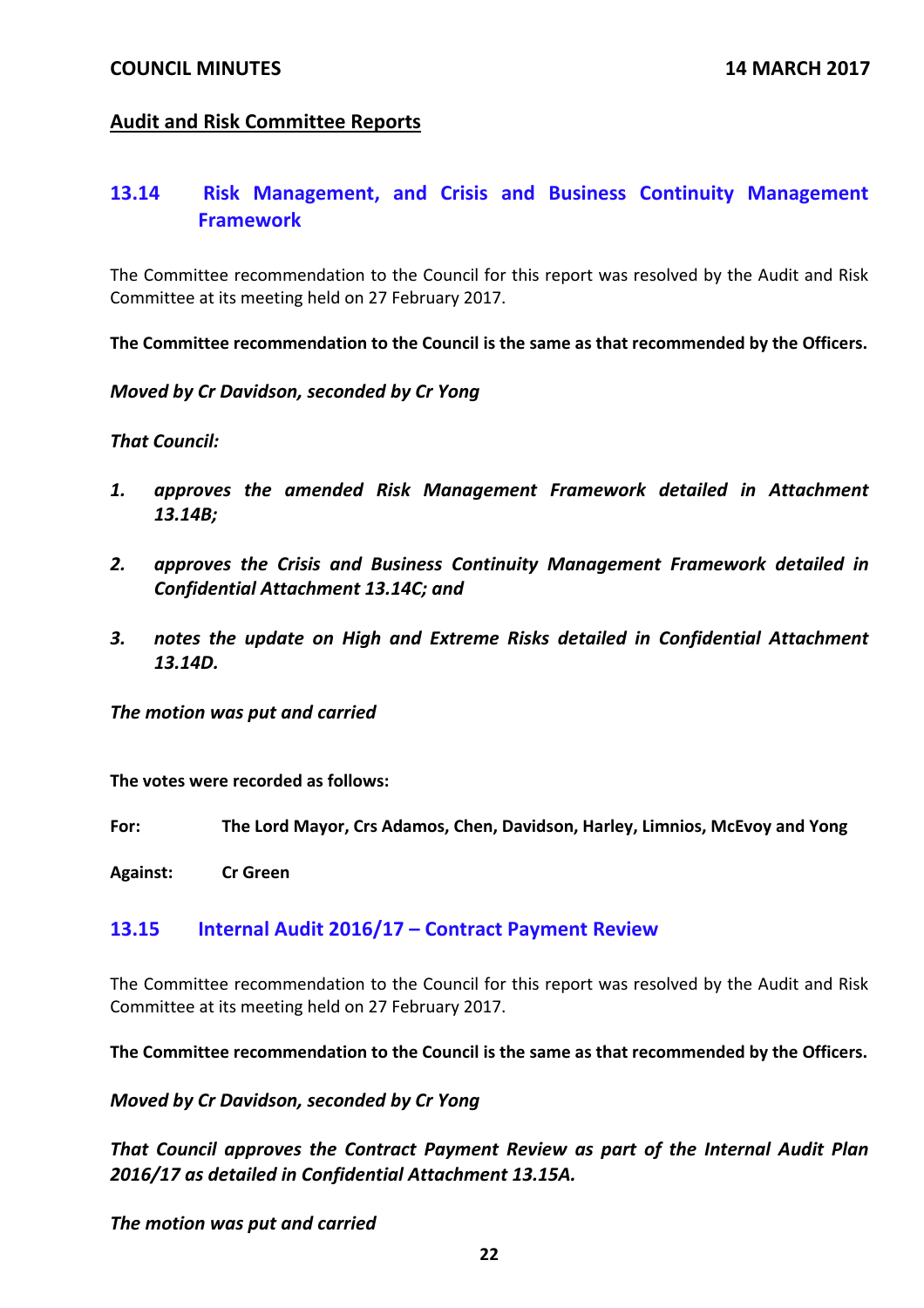**The votes were recorded as follows:**

**For: The Lord Mayor, Crs Adamos, Chen, Davidson, Green, Harley, Limnios, McEvoy and Yong**

**Against: Nil**

**Council agreed not to discuss Confidential Items 13.16, 13.17 and 13.18 therefore the meeting remained open to the public for the voting on these Items.**

## **Confidential 13.16 Appointment of External Member – Audit and Risk Committee**

The Committee recommendation to the Council for this report was resolved by the Audit and Risk Committee at its meeting held on 27 February 2017.

**The Committee recommendation to the Council is the same as that recommended by the Officers.**

**In accordance with Section 5.23 (2)(e)(iii) of the** *Local Government Act 1995***, this item is confidential and was distributed to the Elected Members under separate cover.**

Confidential Item 13.16 is bound in Confidential Council Minute Book Volume 1 2017.

## *Moved by Cr Davidson, seconded by Cr Adamos*

*The Council approves the appointment of Mr Rob Maurich as the external member to the Audit and Risk Committee.* 

*The motion was put and carried*

**The votes were recorded as follows:**

- **For: The Lord Mayor, Crs Adamos, Chen, Davidson, Green, Harley, Limnios, McEvoy and Yong**
- **Against: Nil**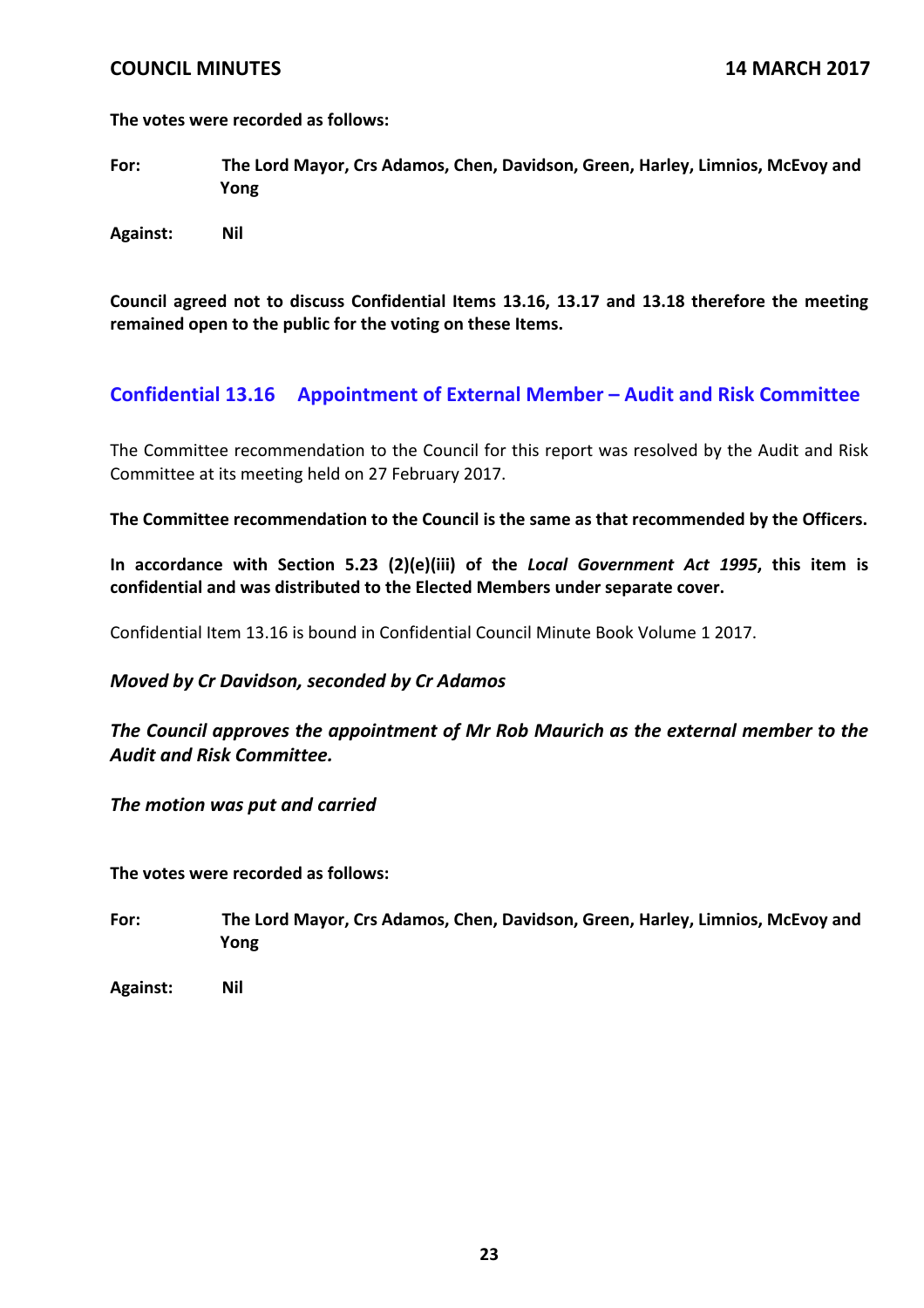## **Confidential 13.17 2016 Compliance Audit Return**

The Committee recommendation to the Council for this report was resolved by the Audit and Risk Committee at its meeting held on 27 February 2017.

**The Committee recommendation to the Council is the same as that recommended by the Officers.**

**In accordance with Section 5.23(2)(e)(iii) of the** *Local Government Act 1995***, this item is confidential and was distributed to the Elected Members under separate cover.**

Confidential Item 13.17 is bound in Confidential Council Minute Book Volume 1 2017

## *Moved by Cr Davidson, seconded by Cr Adamos*

*That Council adopts the completed 2016 Compliance Audit Return as detailed in Confidential Attachment 13.17A for certification by the Lord Mayor and the Chief Executive Officer in accordance with Regulation 15(2) of the Local Government (Audit) Regulations 1996.*

*The motion was put and carried* 

**The votes were recorded as follows:**

**For: The Lord Mayor, Crs Adamos, Chen, Davidson, Green, Harley, Limnios, McEvoy and Yong**

**Against: Nil**

## **Confidential 13.18 Outstanding Internal Audit Recommendations – February 2017**

The Committee recommendation to the Council for this report was resolved by the Audit and Risk Committee at its meeting held on 27 February 2017.

**The Committee recommendation to the Council is the same as that recommended by the Officers.**

**In accordance with Section 5.23 (2)(a) of the** *Local Government Act 1995***, this item is confidential and was distributed to the Elected Members under separate cover.**

Confidential Item 13.18 is bound in Confidential Council Minute Book Volume 1 2017.

*Moved by Cr Davidson, seconded by Cr Yong*

*That Council receives the report summarising the status of outstanding internal audit recommendations as at February 2017.*

*The motion was put and carried*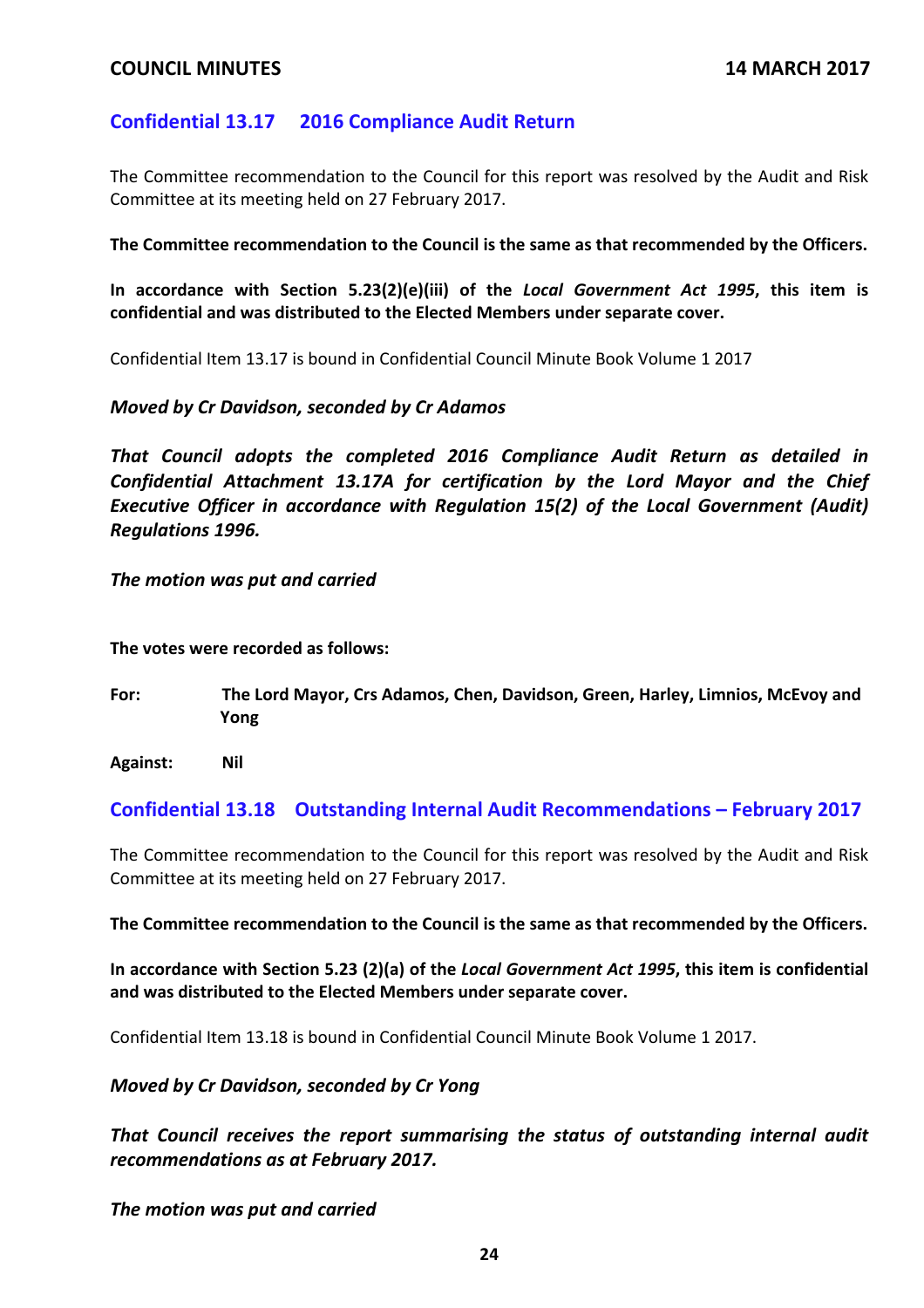**The votes were recorded as follows:**

**For: The Lord Mayor, Crs Adamos, Chen, Davidson, Green, Harley, Limnios, McEvoy and Yong**

**Against: Nil**

*Motion to close the meeting to the public*

*Moved by Cr Adamos, seconded by Cr Green*

*That Council resolves to close the meeting to the public to consider Confidential matters in accordance with Section 5.23(2)(a), (e)(ii) and (e)(iii) of the Local Government Act 1995.*

*The motion to close the meeting was put and carried*

**The votes were recorded as follows:**

- **For: The Lord Mayor, Crs Adamos, Chen, Davidson, Green, Harley, Limnios, McEvoy and Yong**
- **Against: Nil**
- **6.43pm** The meeting was closed to the public.

### **Other Reports – Confidential**

## **Confidential 13.19 Outcome of the January 2017 Parking Promotion**

The Committee recommendation to the Council for this report was resolved by the Finance and Administration Committee at its meeting held on 7 March 2017.

#### **The Committee recommendation to the Council is the same as that recommended by the Officers.**

**In accordance with Section 5.23(2)(e)(ii) of the** *Local Government Act 1995***, this item is confidential and was distributed to the Elected Members under separate cover.**

Confidential Item 13.19 is bound in Confidential Council Minute Book Volume 1 2017.

### *Moved by Cr Limnios, seconded by Cr Davidson*

*That Council notes the outcome of the City of Perth Parking Promotion conducted in January 2017.*

*The motion was put and carried*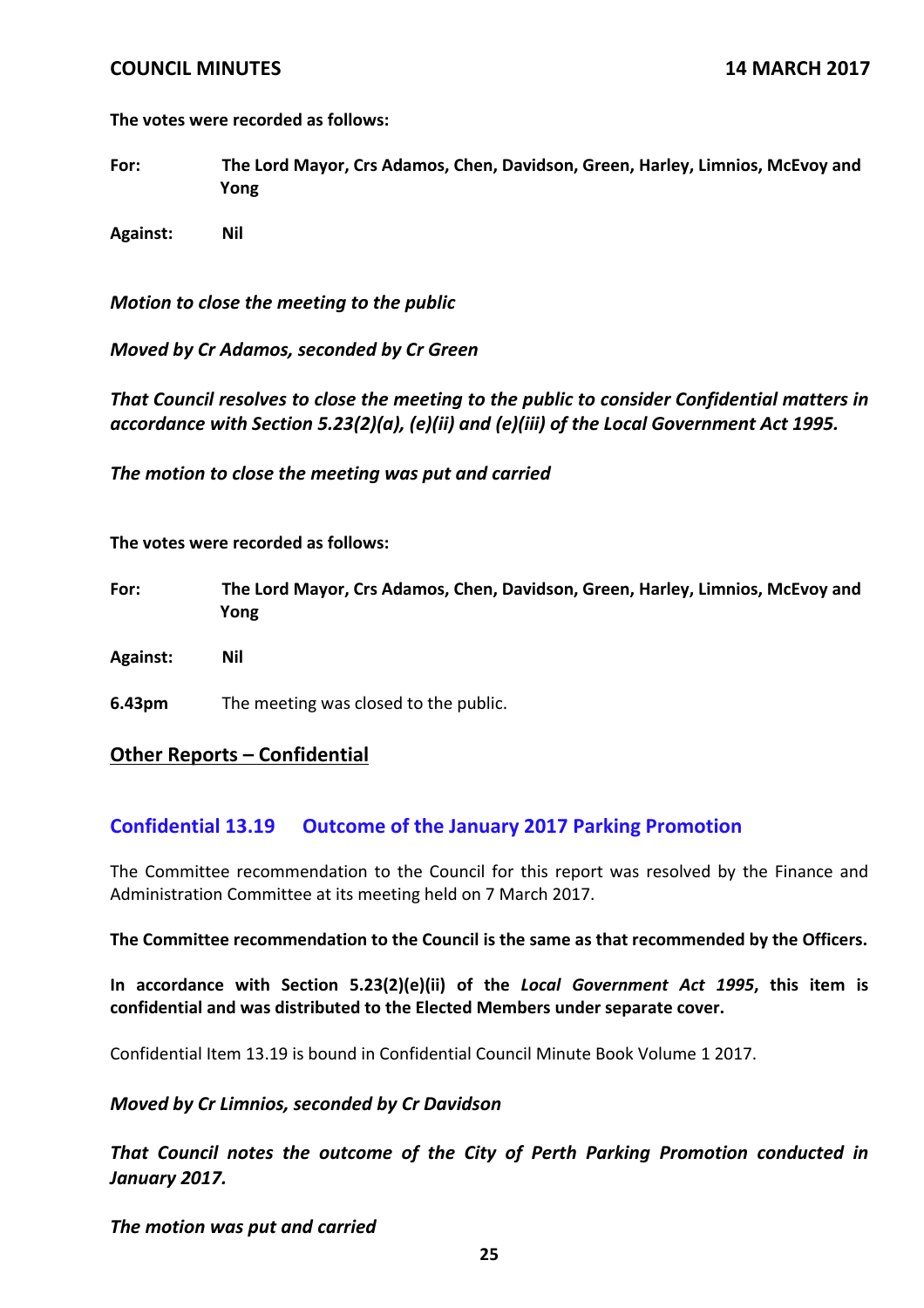### **The votes were recorded as follows:**

### **For: The Lord Mayor, Crs Adamos, Chen, Davidson, McEvoy and Yong**

**Against: Crs Green, Harley and Limnios**

- **6.54pm** The Chief Executive Officer, Martin Mileham disclosed a Direct Financial Interest in Item 13.20 (as detailed at Item 8) and departed the meeting.
- **6.54pm** Council agreed that all remaining Executive Staff and Officers depart the meeting for the debate on Item 13.20, with the exception of Manager Governance, Mark Ridgwell.

The following staff departed the meeting:

| Robert Mianich     | - Director Corporate Services                         |
|--------------------|-------------------------------------------------------|
| Paul Crosetta      | - Director Construction and Maintenance               |
| Rebecca Moore      | - Director Community and Commercial Services          |
| Erica Barrenger    | - Acting Director City Planning and Development       |
| Annaliese Battista | - Acting Director Economic Development and Activation |
| Margaret Smith     | - Manager Development Approvals                       |
| Paul Anastas       | - Personal Aide to the Lord Mayor                     |
| Cathryn Clayton    | - Governance Electoral Officer                        |

## **Confidential 13.20 CEO Probation Review**

At the CEO Performance Review Committee meeting held on 8 March 2017 the Committee resolved to adopt an alternative recommendation as follows:

*"That Council approves the satisfactory conclusion of the review period of six months for Martin Mileham, Chief Executive Officer."*

### **Original Officer Recommendation:**

That the CEO Performance Review Committee considers the completion of the probationary period of the Chief Executive Officer.

**In accordance with Section 5.23 (2)(e)(iii) of the** *Local Government Act 1995***, this item is confidential and was distributed to the Elected Members under separate cover.**

Confidential Item 13.20 is bound in Confidential Council Minute Book Volume 1 2017.

## *Moved by Cr Davidson, seconded by Cr McEvoy*

*That Council approves the satisfactory conclusion of the review period of six months for Martin Mileham, Chief Executive Officer.*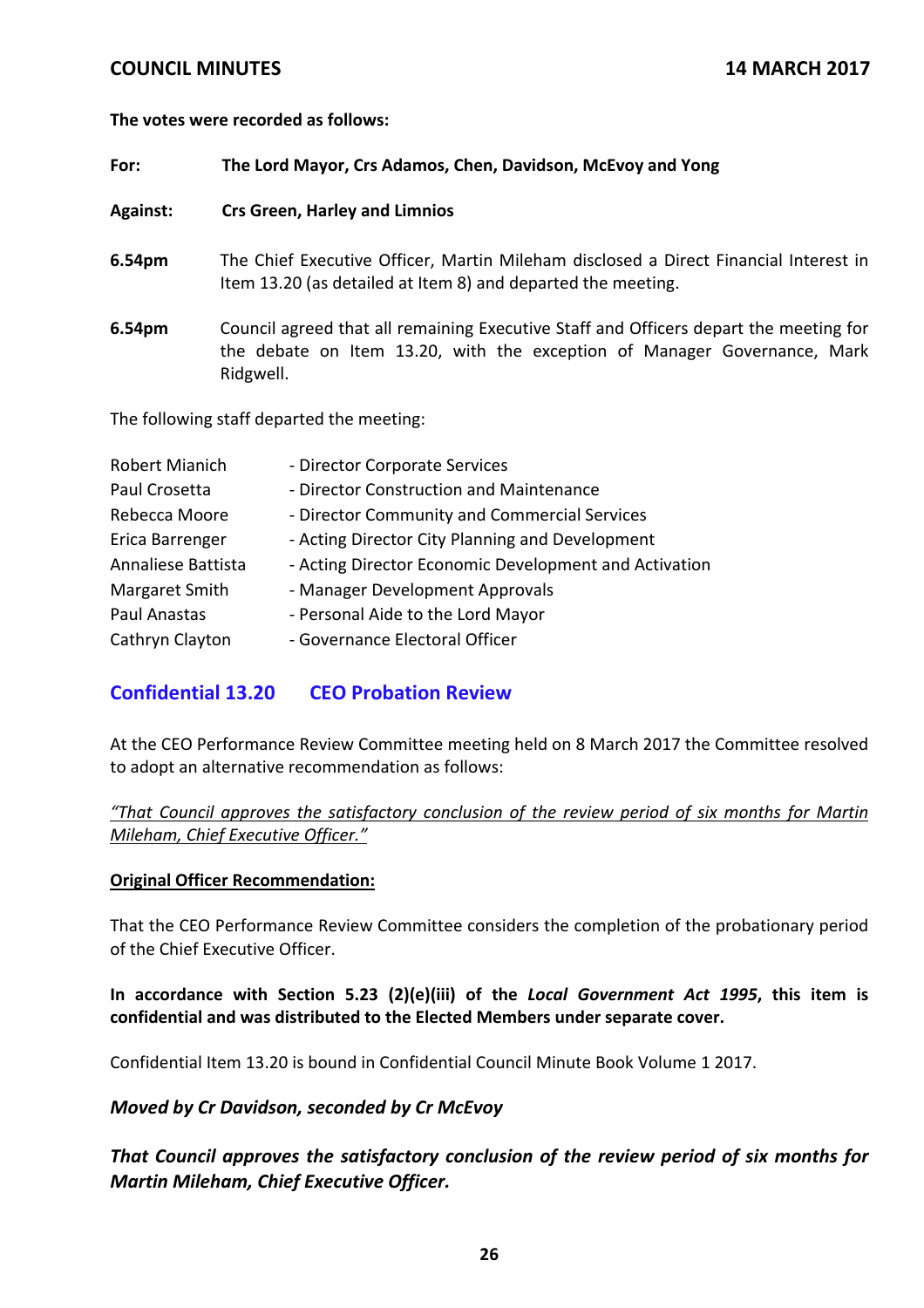## *Motion to amend*

### *Moved by Cr Harley, seconded by Cr Limnios*

That Council notes the initial probationary review period and extends the probationary period for up to a further six months to allow for the satisfactory completion of all KPI's.

#### *Motion was put and lost*

#### **The votes were recorded as follows:**

| For: | Crs Green, Harley and Limnios, |
|------|--------------------------------|
|------|--------------------------------|

**Against: The Lord Mayor, Crs Adamos, Chen, Davidson, McEvoy and Yong**

*The primary motion was put and carried* 

**The votes were recorded as follows:**

**For: The Lord Mayor, Crs Adamos, Chen, Davidson, McEvoy and Yong**

**Against: Crs Green, Harley and Limnios**

*Motion to re‐open the meeting to the public*

*Moved by Cr Davidson, seconded by Cr McEvoy*

*That the Council re‐opens the meeting to members of the public.*

*The motion to re‐open the meeting was put and carried*

**The votes were recorded as follows:**

- **For: The Lord Mayor, Crs Adamos, Chen, Davidson, Green, Harley, Limnios, McEvoy and Yong**
- **Against: Nil**
- **7.43pm** The meeting was re-opened to the public, Executive and Officers. The Manager Governance advised the public gallery of the decision made on the Confidential Items as detailed above.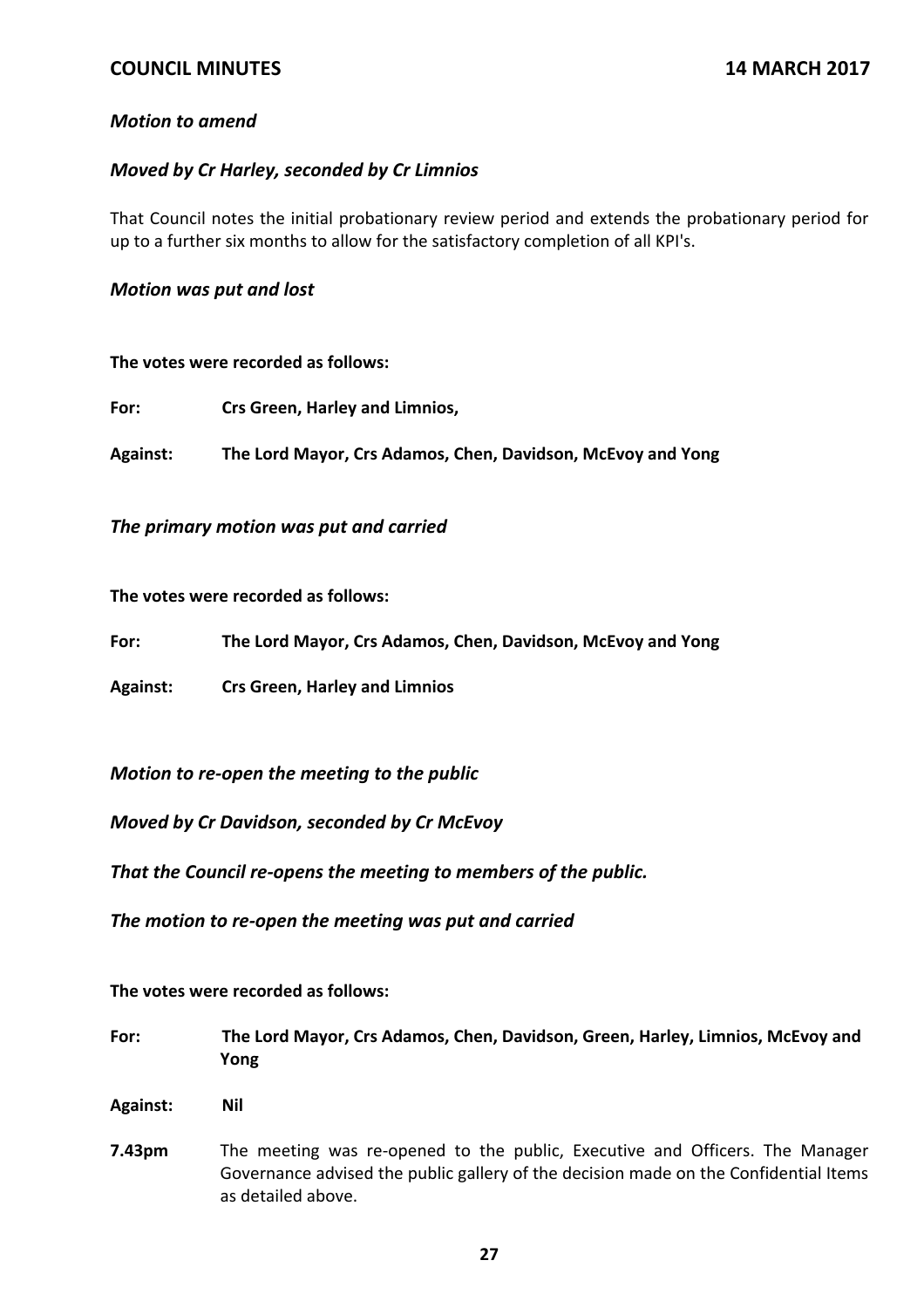## **Other Reports – Report Direct to Council**

# **13.21 Third Party Travel Contribution – Site Reference checks for the Mindarie Regional Council Tender Evaluation Panel**

**This report was submitted direct to Council due to limited time being available to consider the matter.**

*Moved by Cr Davidson, seconded by Cr Adamos*

## *That Council:*

- *1. notes that the City of Perth Manager, Waste and Cleansing has been representing the City as a member of the Mindarie Regional Council Tender Evaluation Panel for an Energy from Waste solution; and*
- *2. notes acceptance of third party travel contribution (from Mindarie Regional Council) to travel to Europe (for 7 to 10 days) to visit tenderers Energy from Waste reference sites.*

### *The motion was put and carried*

**The votes were recorded as follows:**

**For: The Lord Mayor, Crs Adamos, Chen, Davidson, Green, Harley, Limnios, McEvoy and Yong**

**Against: Nil**

### **14. Motions of which Previous Notice has been given**

The Chief Executive Officer advised that in accordance with Clause 4.12 of the *City of Perth Standing Orders Local Law* 2009 a notice of motion was received for consideration by Council as follows:

### **The following notice of motion was received from Cr Green. (TRIM 46999/17)**

## **Background:**

"Presently applications at the City of Perth are only available by visiting the council office within office hours to view the planning applications. Applications cannot presently be copied and taken out of Council House.

This means people working full time in other areas, or who are based outside of Perth, or who are disabled, cannot get access to plans to make public comment.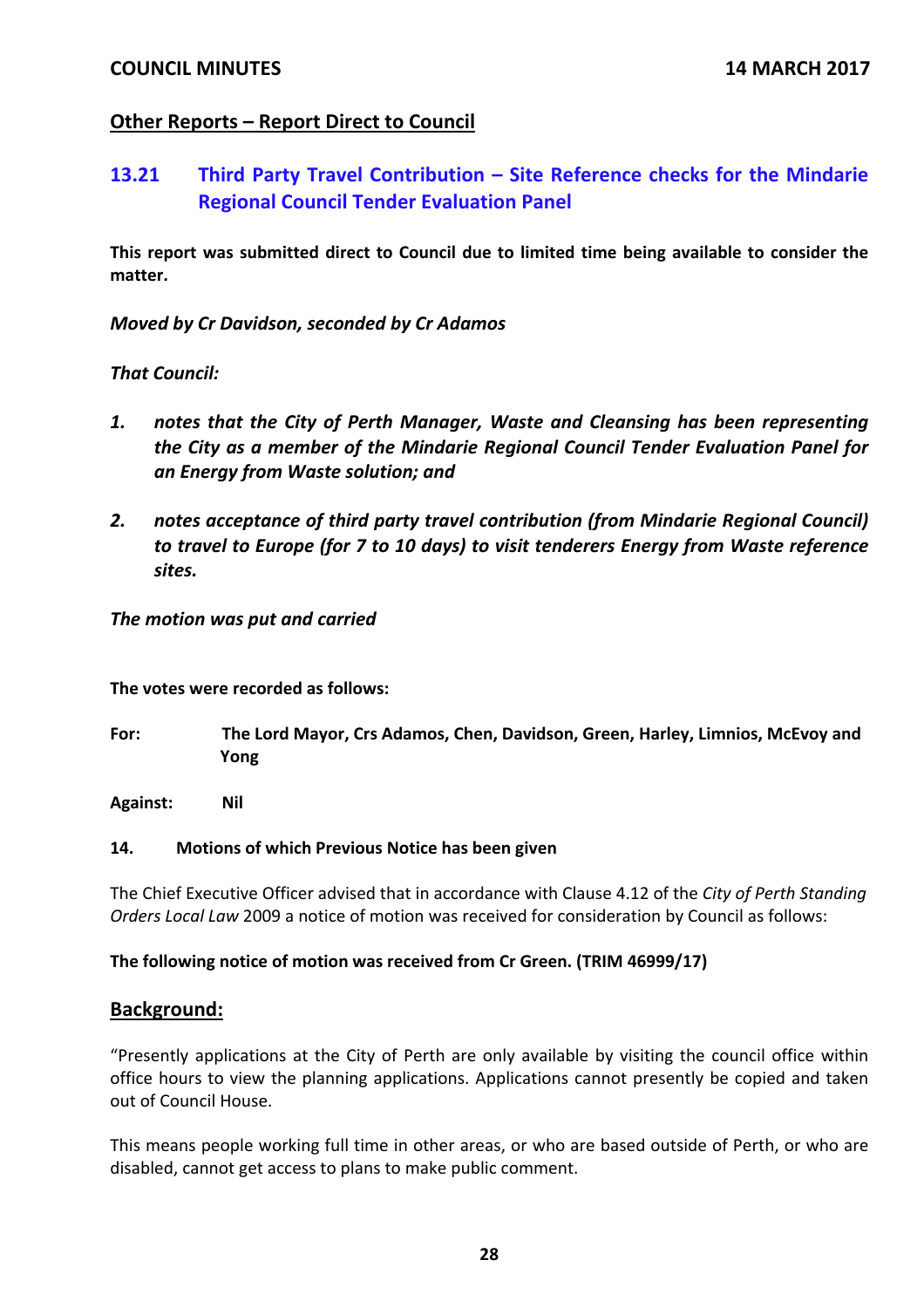The state legislation of Western Australia, The Planning and Development Regulations 2015, Section 64.5 says that the local government:

'may publish the application and the material accompanying it on the website of the local government.'

Other capital cities in Australia such as the City of Melbourne make the plans available online for viewing and download.

NSW legislation actually prescribes that the plans must be made available and copies must be made available.

At the City of Perth, we are presently lagging behind in this process and this something simple we can do to make the life easier for the public interacting with our organization.

In preparing this motion, I, Cr Green, spoke with a planning officer at the City of Melbourne who said that he thought this was a very good thing to pursue from an administrative point of view as they regularly get comments from the public saying how helpful it is and it also saves on council resources as an officer doesn't need to be tied up while the public views plans and also it means the comments received from the public are coming from a more informed point of view.

Given that the City of Perth has adopted an open government policy, that the Western Australian state legislation says we may do this, and that other capital cities around Australia already do this, I commend this motion to council for approval."

## *Moved by Cr Green, seconded by Cr Harley*

'That the City of Perth publishes on its website all development applications that are requiring community consultation, including details and plans of the application and consultation and including capability to submit responses online.

That this resolution acknowledges the intended development of e‐lodgement by the administration but recognises the importance of an important front end customer engagement process and that this commence by no later than 1 May 2017'

## *Procedural Motion to refer back to the Planning Committee*

### *Moved by the Lord Mayor, seconded by Cr Adamos*

*That Council refer consideration of the notice of motion received from Cr Green to the Planning Committee for further consideration.*

*The motion was put and carried*

**The votes were recorded as follows:**

**For: The Lord Mayor, Crs Adamos, Chen, Davidson, McEvoy and Yong**

**Against: Crs Green, Harley and Limnios**